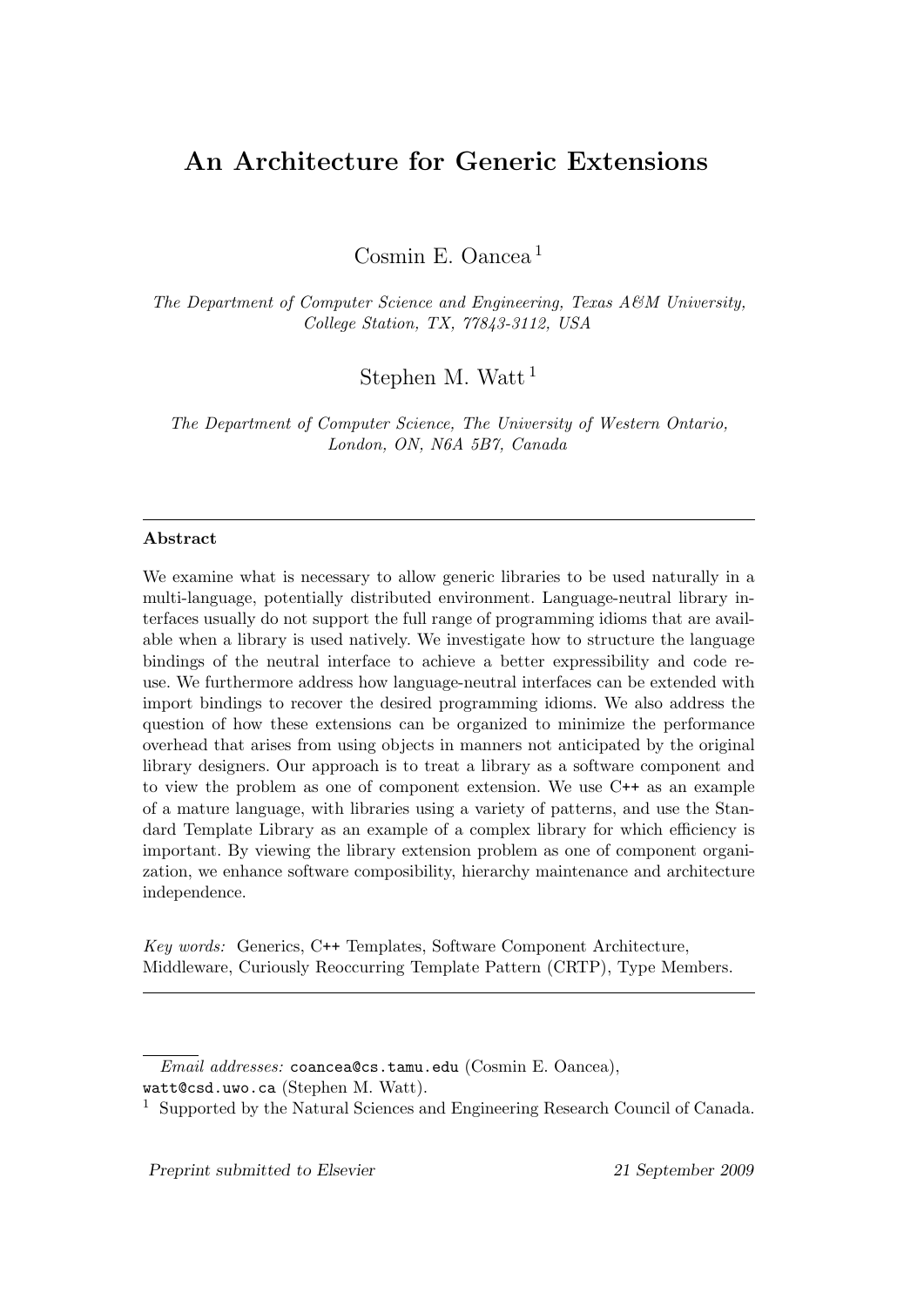## 1 Introduction

Library extension is an important problem in software design. In its simplest form, the designer of a class library must consider how to organize its class hierarchy so that there are base classes that library clients may usefully specialize. More interesting questions arise when the designers of a library wish to provide support for extension along multiple, independent dimensions of the library's behavior. In this situation, there are questions of how the extended library's hierarchy relates to the original library's hierarchy, how objects from independent extensions may be used and how the extensions interact.

This paper examines the question of library extension in a heterogeneous environment. We consider the situation where software libraries are made available as components in a multi-language, potentially distributed environment. In this setting, the programmer finds it difficult and rather unsafe to compose libraries based on low level language-interoperability solutions, such as jni or "extern C" with remote procedure calls. Therefore, components are usually constructed and accessed through some framework such as  $CORBA$  [17],  $DCOM$  [9] or the .NET framework [8]. In each case, the framework provides a language-neutral interface to a constructed component. These interfaces are typically simplified versions of the implementation language interface to the same modules because of restrictions imposed by the component framework. Restrictions are inevitable: Each framework supports some set of common features provided by the target languages at the time the framework was defined. However, programming languages and our understanding of software architecture evolves over time, so mature component frameworks will lack support for newer language features and programming styles that have become commonplace in the interim. If a library's interface is significantly diminished by exporting it through some component architecture, then it may not be used in all of the usual ways that those experienced with the library would expect. Programmers will have to learn a new interface and, in effect, learn to program with a new library.

We have previously described the Generic Interface Definition Language framework, GIDL  $[11]$ , a CORBA IDL extension with support for parametric polymorphism and (operator) overloading, which allows interoperability of generic libraries in a multi-language environment. GIDL is designed to be a *generic* component architecture extension. Here "generic" has two meanings: First gidl encapsulates a common model for parametric polymorphism that accommodates a wide spectrum of requirements for specific semantics and binding times of the supported languages: C++, Java, and Aldor [22]. Second, the GIDL framework can be easily adapted to work on top of various IDL-based component systems in use today such as CORBA, DCOM, JNI  $[20]$ .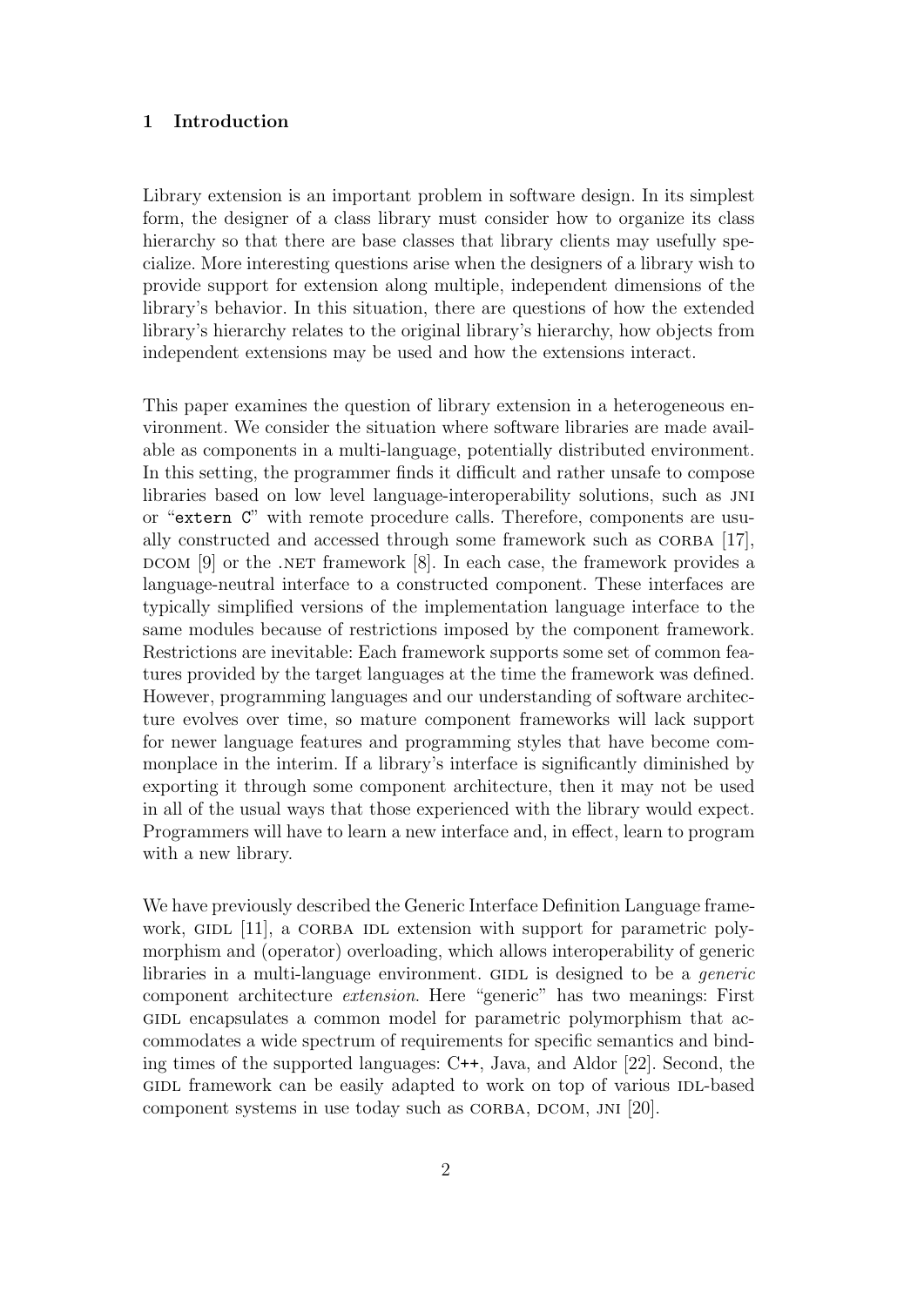This paper explores the question of how to structure the GIDL  $C^{++}$  language bindings to achieve two high-level goals: The first goal is to design the extension framework as a component that can easily be plugged-in on top of different underlying architectures, and together with other extensions. The second goal is to enable the GIDL software components to reproduce as much of their original native language interfaces as possible, and to do so without introducing significant overhead. This allows programmers familiar with the library to use it as designed. In these contexts, we identify the language mechanisms and programming techniques that foster a better code structure in terms of interface clarity, type safety, ease of use, and performance.

While our earlier work [11] presented the high-level ideas employed in implementing the GIDL extension mechanism, this paper takes a different perspective, in some way similar to that of Odersky and Zenger [14]. They argue that one reason for inadequate advancement in the area of component systems is the fact that mainstream languages lack the ability to abstract over the required services. They identify three language abstractions, namely "selftype" annotations, abstract type members, and traits" that enable the design of firstclass value components (components that use neither static data nor hard references to the required modules).

We look at the GIDL extension as a component that can be employed on top of other underlying architectures and which can be, in turn, further extended. Consequently, we identify the following as desirable properties of the extension:

- The extension interface should be type-precise and it should allow reasoning about the type safety of the extension. The type-safety result for the whole framework would thus be derived from the ones of the extensions and of the underlying architecture.
- The extension should be split into first-class value components. In the GIDL case for example, one component should encapsulate the underlying architecture (ua) specifics and be statically generated. The other one should generically implement the extension mechanism. This would allow GIDL to be plugged in with various u.s. without modifying the compiler.
- The extension should preserve the look and feel of the underlying architecture, or at least not complicate its use.
- The extension overhead should be within reasonable limits, and there should be good indication that compiler techniques may further diminish it.

We have found that the *curiously recurring template pattern*  $[2]$  (CRTP), *mem*-ber types<sup>[2](#page-2-0)</sup> [3,5], and C++ simulated Scala-traits enable a better code structure in the sense described above. This is in agreement with observations of Odersky and Zenger [14]. We also note that at a very high-level this combination of

<span id="page-2-0"></span><sup>2</sup> Unfortunately, concepts, associated types and constraint propagation for generics are not yet part of the C++ language.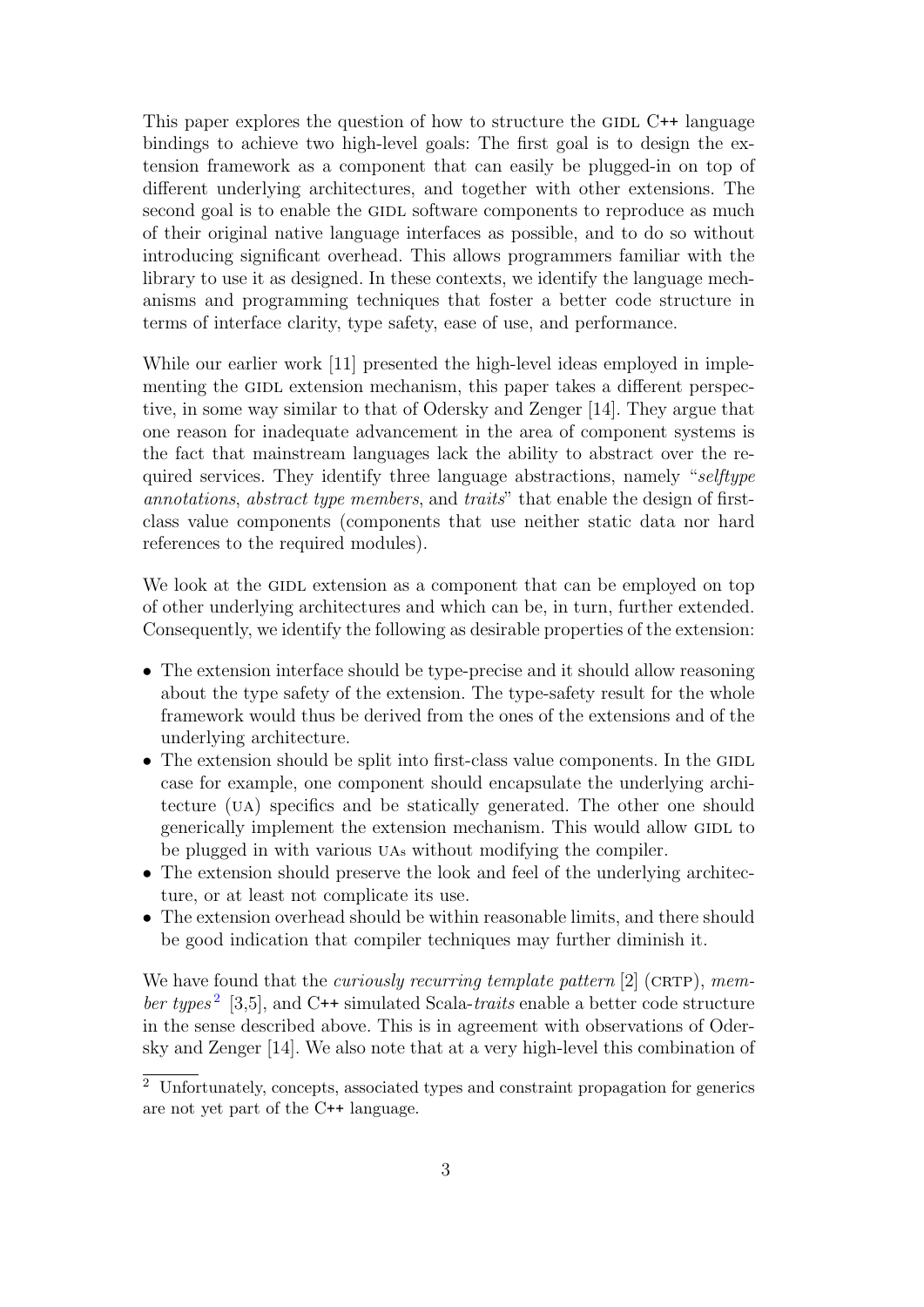techniques resembles an object-oriented encoding of the generalized algebraic data types [23].

The second part of this paper reports on an experiment where we have used GIDL to export part of the C++ Standard Template Library  $(STL)[10,19]$  functionality to a multi-language, distributed use. In this, we had two objectives.

The first objective was to determine to what degree the interface translation could preserve the "look and feel" of the original library. Ideally, the STL and its gidl-exported programs should differ only in the types used. This allows the strl programmers to easily learn to use the GIDL interface to write for example distributed applications. More importantly, this opens the door to a richer composition between GIDL and STL objects. For example some GIDL iterators are themselves valid STL iterators and thus they can be manipulated by the stl containers and algorithms. In this context we investigate the issues that prevent the translation from conforming with the library semantics, the techniques to amend them, and the trade-offs between translation ease-of-use and performance.

The second objective was to determine whether the interface translation could avoid introducing excessive overhead. We show how this can be achieved through the use of various helper classes that allow the usual STL idioms to be used, while avoiding unnecessary copying of aggregate objects. We show empirical arguments to support our intuition that the GIDL extension design introduces very little overhead, if any.

The rest of the paper is organized as follows. Section 2 surveys the main programming techniques used in our implementation, and gives a high-level review of the GIDL framework. Section 3 presents at a high-level the rationale of our design and the technique we used to implement our extension framework, and outlines the issues to be addressed when translating the STL library to a heterogeneous environment. Section 4 describes the design of the gidl bindings for the C++ language. Section 5 describes the "black-box" type translation of the stl library to a multi-language, distributed environment via GIDL and discusses certain usability/efficiency trade-offs. Finally Section 6 presents some concluding remarks.

## 2 Background

We begin with a brief survey of the programming techniques we have used in our cross-platform mappings, and illustrate their use through specific examples. We then give an overview of the GIDL framework and the semantics of its model for parametric polymorphism. A more detailed account of may be found elsewhere [11].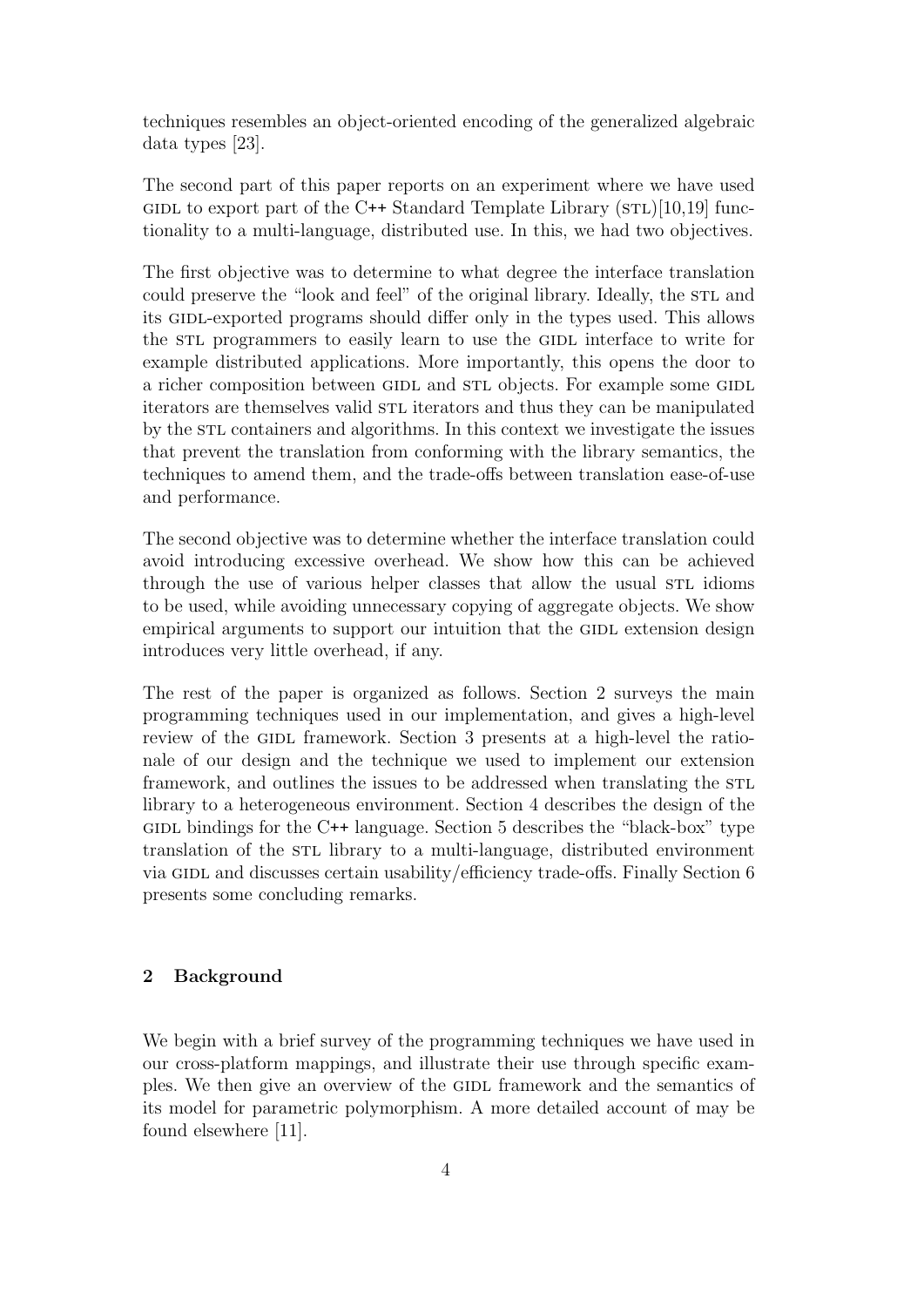```
template<class T> struct Base { template<class T>
 T fun() { struct Base {
  T* me = static_cast<T*>(this); static int num_obj = 0;
  return me->fun_help();
 } void Base()
}; { num_obj++; }
                           };
struct X : Base<X> {
X \text{ fun\_help() } \{ /* \dots * / } struct X : \text{Base} \leq X > \{ \dots \};} struct Y : Base<Y> { ... };
```
Fig. 1. (a) Simulating Virtual Functions, (b) Concise Extension via CRTP.

2.1 The Curiously Recurring Template Pattern

The *curiously recurring template pattern* (CRTP) of Coplien  $[2]$  is a C<sup>++</sup> idiom in which a class X inherits from a parameterized base class A that has X as the instantiation of one of its type parameters (e.g. class  $X : A < X >$ ).

Figure 1 shows two potential uses of CRTP. Example  $1(a)$  simulates the effect of calling virtual functions, but without the potentially high cost associated to dynamic polymorphism. Example 1(b) exhibits a post-facto extension technique through which each class derived from Base records the number of objects belonging to that class. Note that a change in the implementation of Base would uniformly change the behavior of both classes X and Y, and also that X and Y do not share a common superclass.

The C++ bindings of GIDL use the CRTP idiom more in the sense of  $(b)$ : Base would correspond to static code that depends on the specifics of the underlying architecture (ua) and implements the meta-interface of the extension, while X and Y would correspond to the code generated by the GIDL compiler, which does not depend on the ua.

## 2.2 Associated Types and Constraint Propagation

Czarnecki and Eisenecker use "publishing types" [3] to implement a system that allows automatic selection and composition of software components much in the same way as interchangeable parts and automated assembly lines are used in the car industry.

Figure 2 illustrates Czarnecki and Eisenecker's approach: for a given layered architecture, each component from a certain layer (e.g. ManulaTransmission) has a template parameter to be instantiated with a component from the layer below it (e.g. GasolineEngine). The bottom layer is the configuration repos-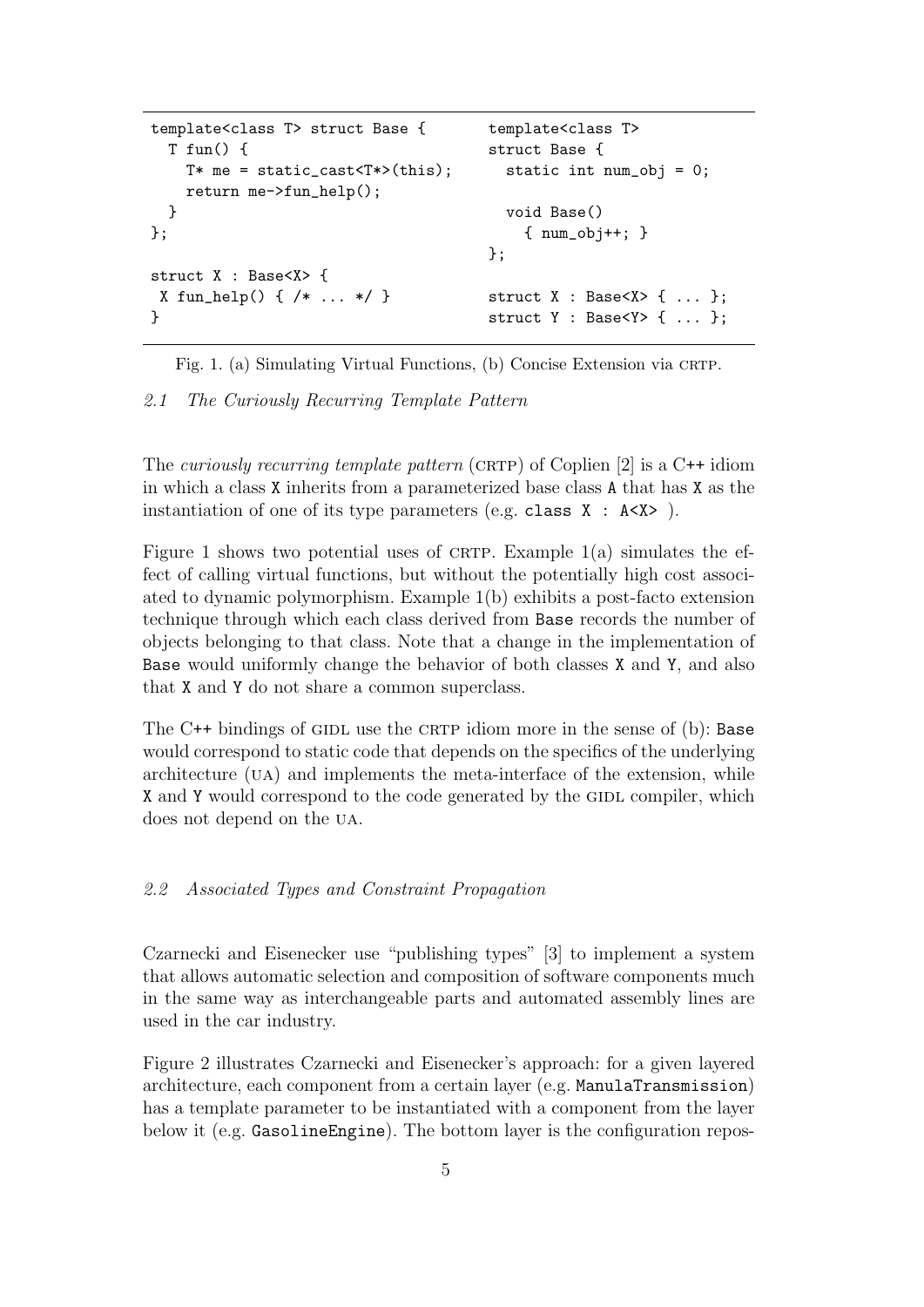```
template <class Engine> struct ManualTransmission {
  typedef typename Engine::Config Config;
  enum { speeds = Config::speeds };
  Engine e;
};
template <class Config_> struct GasolineEngine {
  typedef typename Config_ Config;
  GasolineEngine() { }
};
struct Config1 {
  enum { speeds = 5 };
  typedef GasolineEngine<Config1> Engine;
  typedef ManualTransmission<Engine> Transmission;
  // ...
};
```
Fig. 2. Publishing Type Member Config is used to pass information along all layers.

itory, which is passed via the Config type member from one layer to the next and thus, it is used to communicate configuration information to all layers. Our C++ mapping uses type members to address type-safety concerns.

Järvi et al. show how to provide support for associated types and constraint propagation [5] in object-oriented languages that support bounded parametric polymorphism, such as C# and C++ with concepts [4]. Associated types are constrained or qualified type members of classes, and type-member constraints can be refined in derived classes. Constraint propagation allows certain constraints on type parameters to be inferred from other constraints on those parameters and their use in expressions in base classes. The main benefit brought by associated types and constraint propagation is that function/interface signatures can be significantly shorter in terms of both number of constraints and number of generic types than when using only qualified generic types.

Our gidl implementation supports neither associated types nor constraint propagation. While this can be easily accomplished at GIDL level with the translation proposed by Järvi *et al*, the main impediment is that this would compromise the ease of use of the GIDL framework for the languages that do not support these features, such as Java. (The Java client/server bindings and the GIDL interface would differ significantly in number of generic types and constraints; the Java user might need in effect to learn the translation rules in order to use the Java bindings.)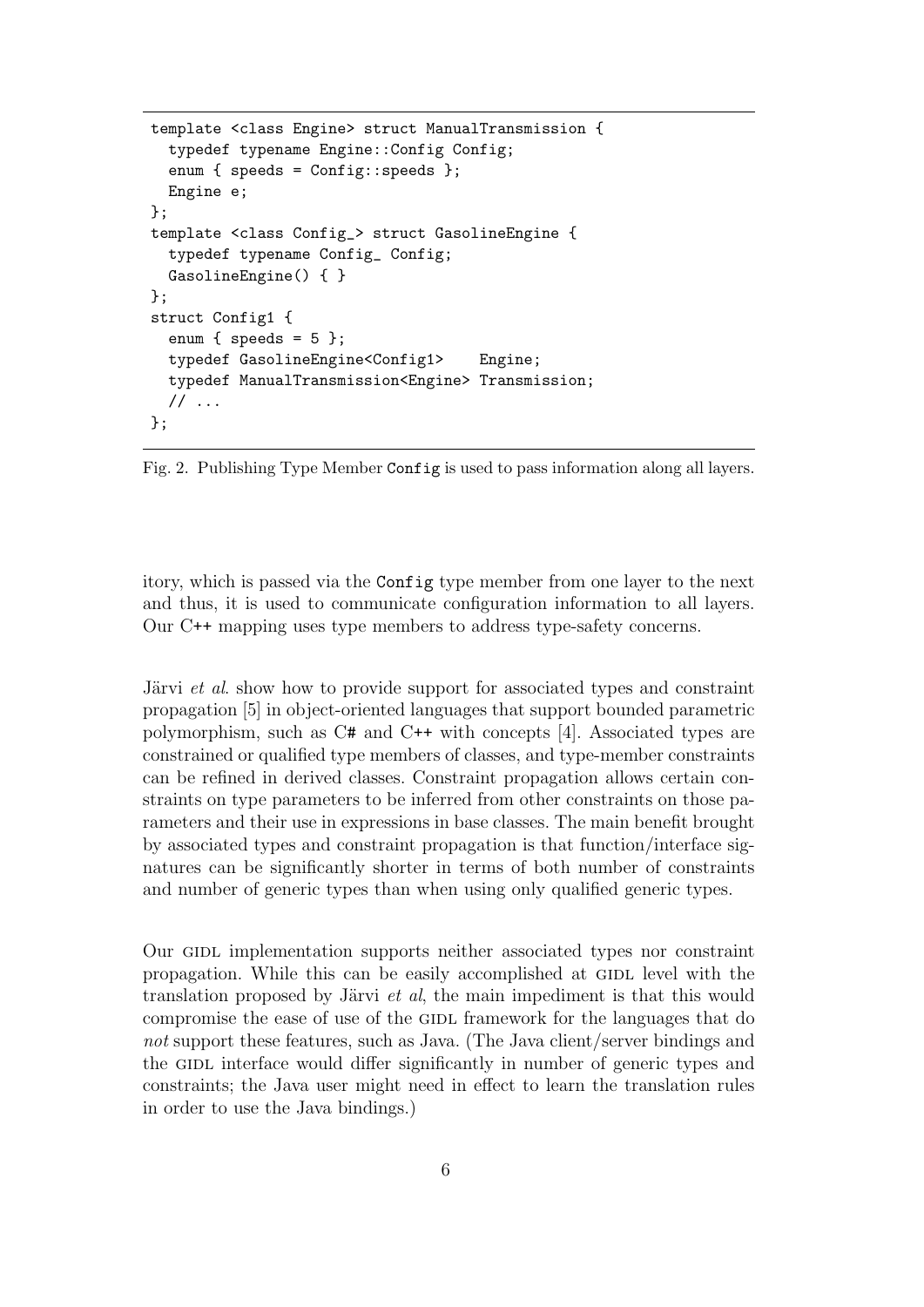Functional languages such as Haskell and ML support generic programming through user-defined parameterized algebraic datatypes (PADTs). A datatype declaration defines both a named type and a way of constructing values of that type. For example, a binary tree datatype, parameterized under the types of the keys and values it stores, can be defined as below.

data BinTree  $k$  d = Leaf  $k$  d | Node k d (BinTree k d) (BinTree k d)

Both value constructors have the generic result type BinTree k d, and any value of type BinTree k d is either a leaf or a node, but it cannot be statically known which. BinTree has all its recursive uses in its definition uniformly parameterized under the parametric types k and d.

Generalized algebraic data types (GADTs) enhance the functional programming language PADTs by allowing constructors whose results are instantiations of the datatype with types other than the formal type parameters. Kennedy and Russo [7] show, among other things, that mainstream object oriented programming languages such as Java and  $C#$  can express a large class of GADT programs through the use of generics, subclassing and virtual dispatch. Our C++ mapping resembles at a high-level Kennedy and Russo's translation.

## 2.4 The GIDL Framework

The Generic Interface Definition Language framework [11] (GIDL for short) is designed to be a generic component architecture extension that provides support for parameterized components and that can be easily adapted to work on top of various software component architectures in use today: CORBA, DCOM, jni. (The current implementation is on top of corba.) We first summarize the GIDL model for parametric polymorphism, and then briefly describe the GIDL architecture.

#### The GIDL language

GIDL extends the CORBA–IDL [15] language with support for  $F$ -bounded parametric polymorphism, where type parameters can be qualified based on name or structural subtyping. Figure 3 shows abstract data type  $(ADT)$ -like GIDL interfaces for a binary tree that is type parameterized under the types of data and keys stored in the nodes. The type-parameter K in the definition of the BinTree interface is (structurally) qualified to export the whole functional-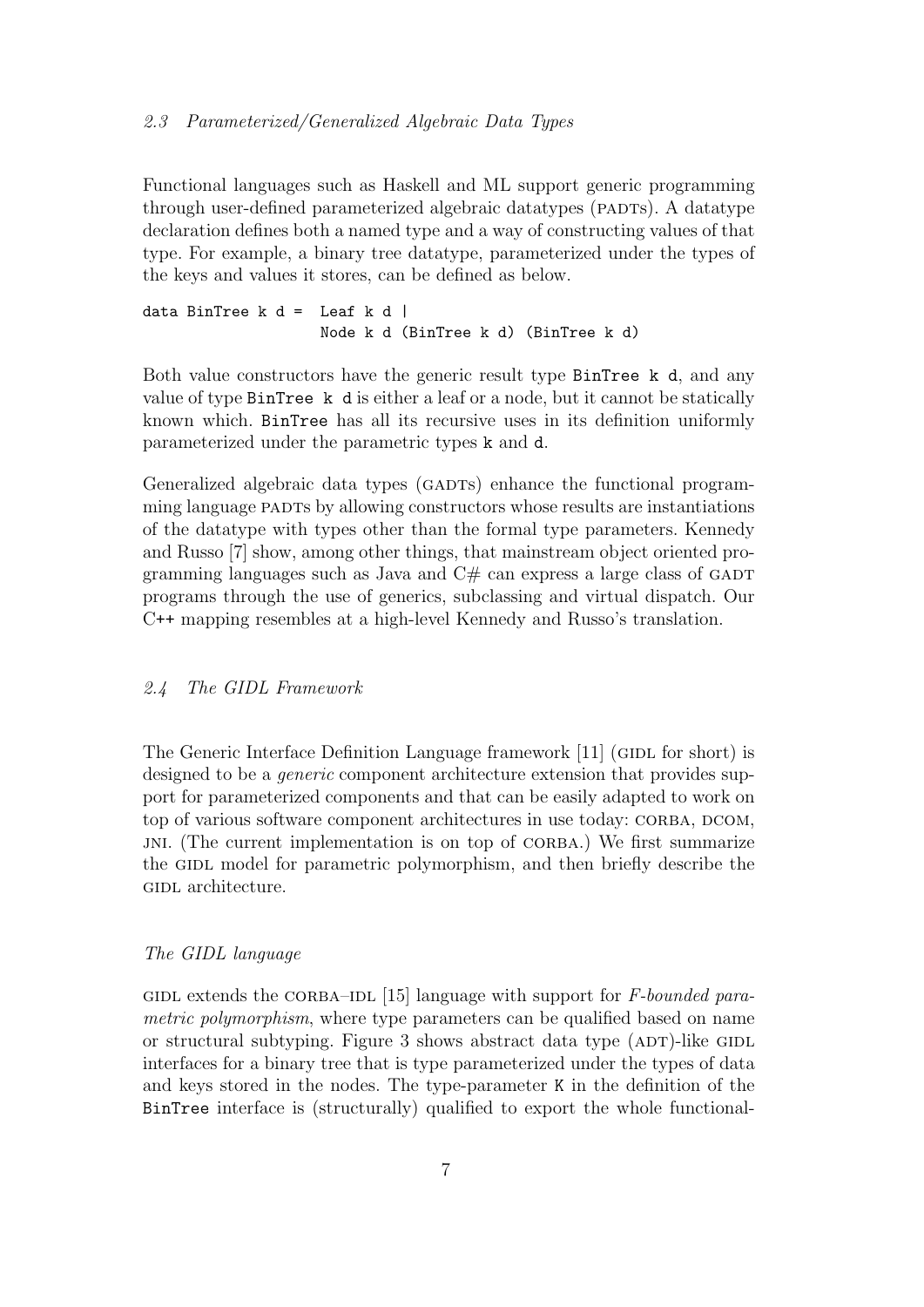```
/*********************** GIDL interface ***********************/
interface Comparable< K > {
  boolean operator">" (in K k);
  boolean operator"=="(in K k);
};
interface Integer : Comparable<Integer> { long getValue(); };
interface BinTree< K:-Comparable<K>, D > {
  D getData();
  K getKey();
  D find(in K k);
};
interface Leaf< K:-Comparable<K>, D > : BinTree<K,D> {
  void init(in K k, in D d);
};
interface Node< K:-Comparable<K>, D > : BinTree<K,D> {
  BinTree<K,D> getLeftTree();
  BinTree<K,D> getRightTree();
};
interface TreeFactory<K:-Comparable<K>, D> {
  Integer mkInt(in long val);
  BinTree<K,D> mkLeaf(in K k, in D d);
  BinTree<K,D> mkNode( in K k, in D d,
                       in BinTree<K,D> right,
                       in BinTree<K,D> left
                     );
};
/*********************** C++ client code **********************/
TreeFactory<Integer, Integer> fact(...); // get a factory object
Integer i6=fact.mkInt(6),
                             i7=fact.mkInt(7),
                             i8=fact.mkInt(8);
BinTree<Integer, Integer>
b6=fact.mkLeaf(i6,i6),
                             b8=fact.mkLeaf(i8,i8),
                             tree=fact.mkNode(i7,i7,b6,b8);
int res = tree.find(i8).getValue(); //8
```
Fig. 3. GIDL Specification and C++ Client Code for a Binary Tree.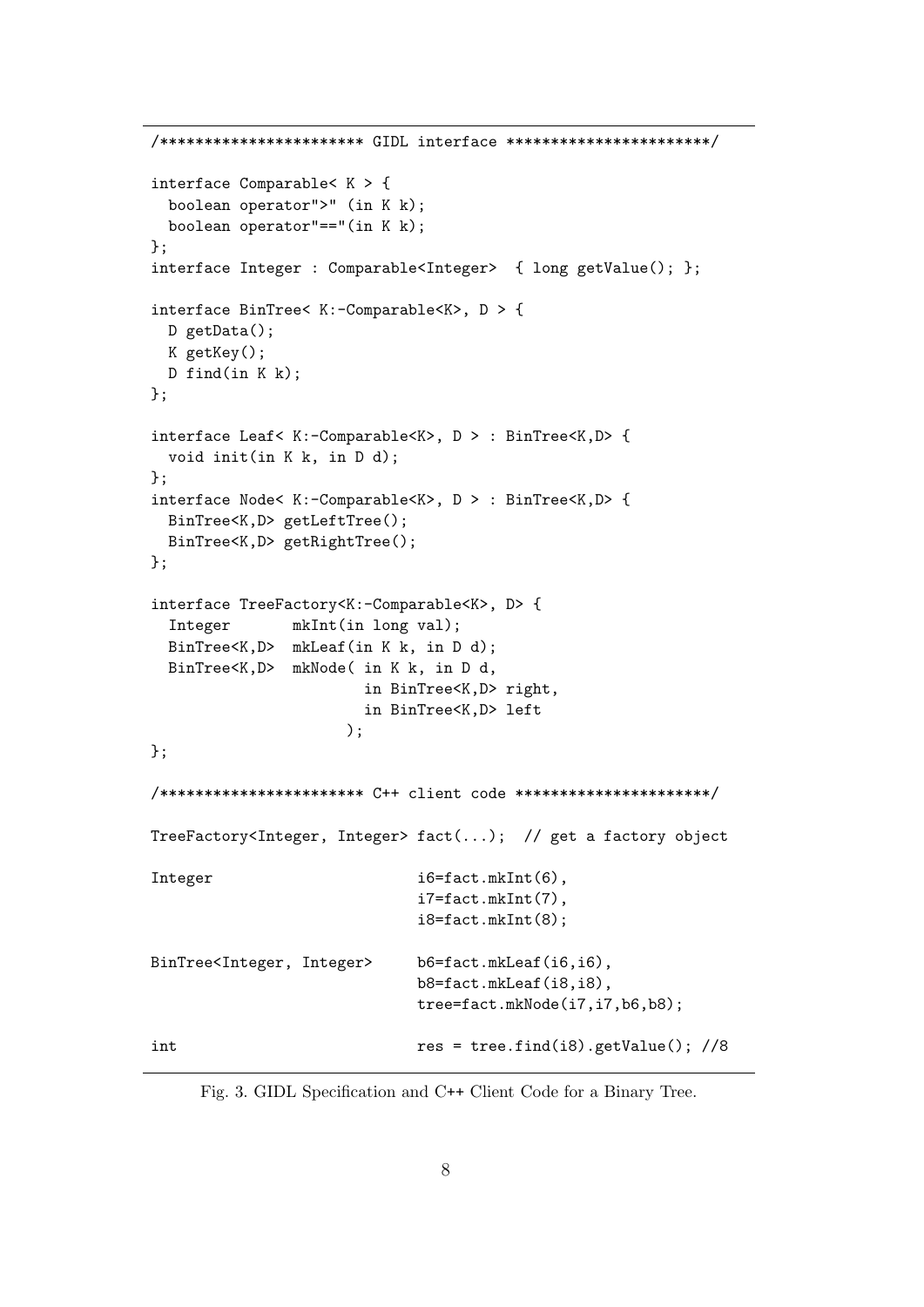ity of its qualifier Comparable<K>; that is, the comparison operations > and ==. However, it is not necessary that an instantiation X of K is a subtype of Comparable $\langle X \rangle$ . GIDL also supports a stronger qualification than :- denoted by : that enforces a (name) subtyping relation between the instantiation of the type parameter and the qualifier.

Figure 3 also presents the C++-GIDL client code that builds a simple binary tree whose root contains the data/key 7 and its two leafs contain the data/keys 6 and 8. The tree.find(i8) call searches the tree for the node or leaf with the key equal to 8 and returns the data associated with it, in our case 8. Note that the code is very natural for the most part; the only place where CORBA specifics appear is in the creation of the factory object (fact).

#### The GIDL Extension Architecture

Figure 4 illustrates at a high level the design of the GIDL framework. The implementation employs a generic type erasure mechanism, based on the subtyping polymorphism supported by IDL. A GIDL specification compiled with the GIDL compiler generates an IDL file where all the generic types have been erased, together with GIDL wrapper stub and skeleton bindings, which recover the lost generic type information. Currently GIDL provides language bindings for  $C_{++}$ , Java, and Aldor. Compiling the IDL file creates the *underlying ar*chitecture (UA) stub and skeleton bindings. Every GIDL-stub (client) wrapper object references a UA-stub object. Every GIDL-skeleton (server) wrapper inherits from the corresponding UA-skeleton type. This technique is somewhat related with the "reified type" pattern of Ralph Johnson [6], where objects are used to carry type information.

The solid arrows in Figure 4 depict method invocation. When a method of a gidl stub wrapper object is called, the implementation retrieves the parameters' ua-objects, invokes the ua method on these, and perform the reverse operation on the result. The wrapper skeleton functionality is the inverse of the client. It creates GIDL stub wrapper objects encapsulating the UA objects, thus recovering the generic type erased information. It then invokes the userimplemented server method with these parameters, retrieves the UA IDL-object or value of the result and passes it to the IDL skeleton.

The extension introduces an extra level of indirection with respect to the method invocation mechanism of the underlying framework, and the overhead of allocating the associated GIDL wrappers. The former can be addressed by aggressive inlining. The latter may be expensive for Java, for example, where GIDL wrappers are allocated on the heap. However, since these wrappers mainly store generic type information, one can anticipate that the allocation overhead can be effectively reduced in many cases by a combination of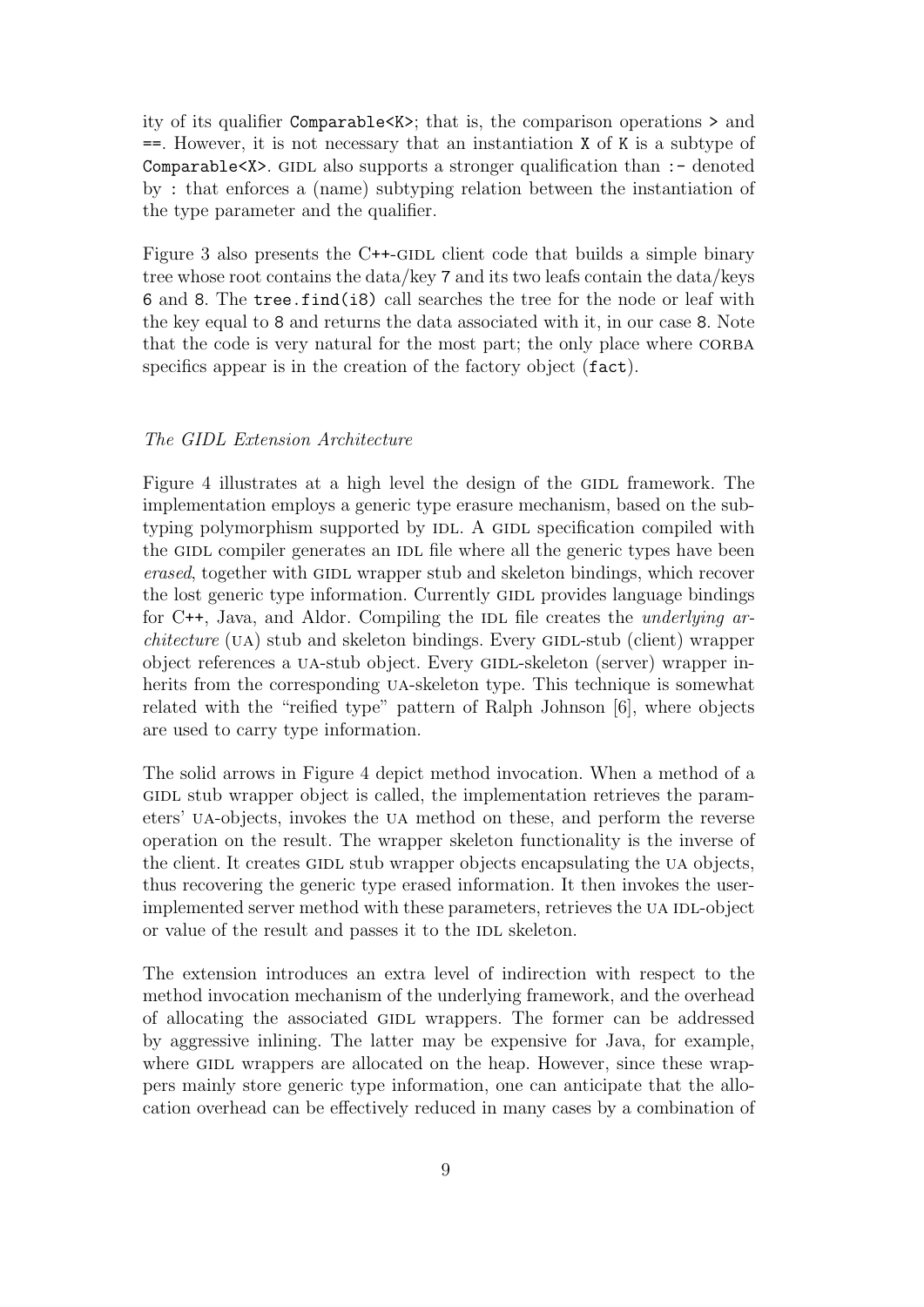

```
Fig. 4. GIDL Architecture.
```
 $Circle - user code.$  Hexagon – GIDL component. Rectangle – underlying architecture component. Dashed arrow – is compiled to. Solid arrow – method invocation flow.

pointer aliasing, scalar replacement of aggregates, copy propagation and dead code elimination. This potential overhead is the price to pay for the generality of the approach: the generic extension will work on top of any ua vendor implementation while maintaining backward compatibility.

## 3 Problem Statement and High-Level Solution

This section states and motivates the main issues addressed by this paper, and presents at the high-level the methods employed to solve them: Section 3.1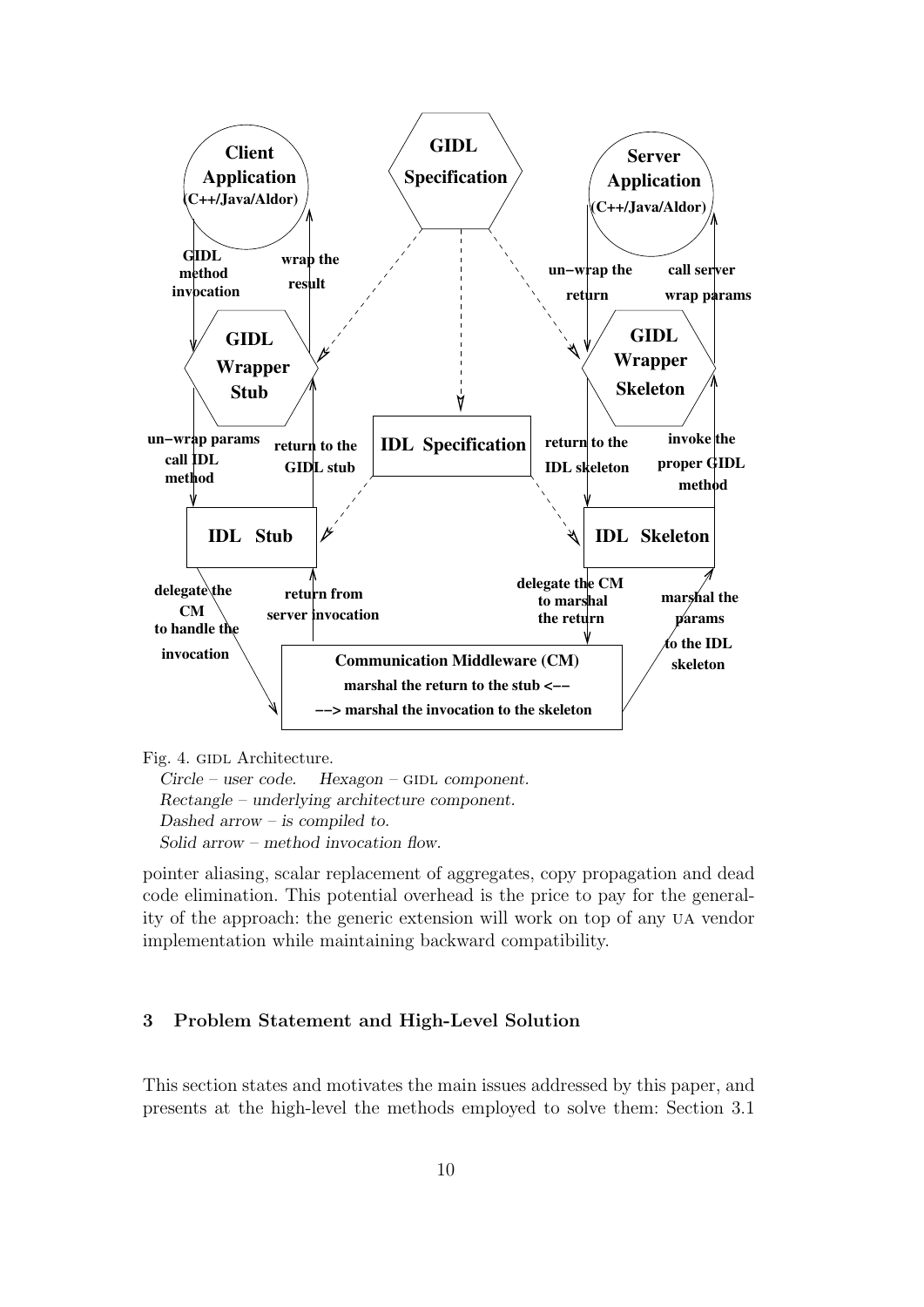```
class Foo_CORBA { /* ... */ }
class Foo_GIDL {
   Foo_CORBA obj; /* ... */
   Foo_CORBA getOrigObj () { return obj; }
   void setOrigObj (Foo_CORBA o) { ... }
   static Foo_CORBA _narrow (Foo_GIDL o) { ... }
   static Foo_GIDL _lift (Foo_CORBA o) { ... }
   static Foo_GIDL _lift (CORBA_Any a) { ... }
   static CORBA_Any _any_narrow(Foo_GIDL a) { ... }
}
```
Fig. 5. Pseudocode for the Casting Functionality of the Foo\_GIDL GIDL Wrapper. Foo CORBA is its corresponding CORBA class. CORBA Any-type objects can store any corba-type values. (The precise parameter/result types are given in Figure 10.)

summarizes the rationale and the techniques we have used to structure the gidl language bindings. Section 3.2 outlines the main difficulties a heterogeneous translation of the STL library has to overcome, and points to a solution that preserves the library semantics and programming patterns.

## 3.1 Software Extensions via GADTs

Section 2.4 has introduced GIDL as a *generic extension framework* that enhances CORBA with support for parametric polymorphism. The GIDL wrapper objects can be seen as an aggregation of a reference to the corresponding coraba object, the generic type information associated with them and the two-way casting functionality they define (CORBA-GIDL types). It follows that a GIDL wrapper is composed of two main components: the functionality described in the GIDL interface, and the *casting* functionality needed by the system for the two way communication with the underlying framework (CORBA).

In this way, we deal with two parallel type hierarchies: the original one (CORBA) and the one of the extension (GIDL). Figure 5 shows that each type of the extension encapsulates the functionality to transform back and forth between values of its type and values of its corresponding CORBA type, and also between values of its type and values of the CORBA type Any. Values of type Any can store any other CORBA type values, so GIDL uses type Any as the erasure of the non-qualified type-parameter.

This functionality can be expressed in an elegant way via the CRTP idiom, by writing a parameterized base class that contains the implementation for the casting functionality together with a precise interface, and by instantiating this base class with corresponding pairs of GIDL-CORBA types. Figure  $6$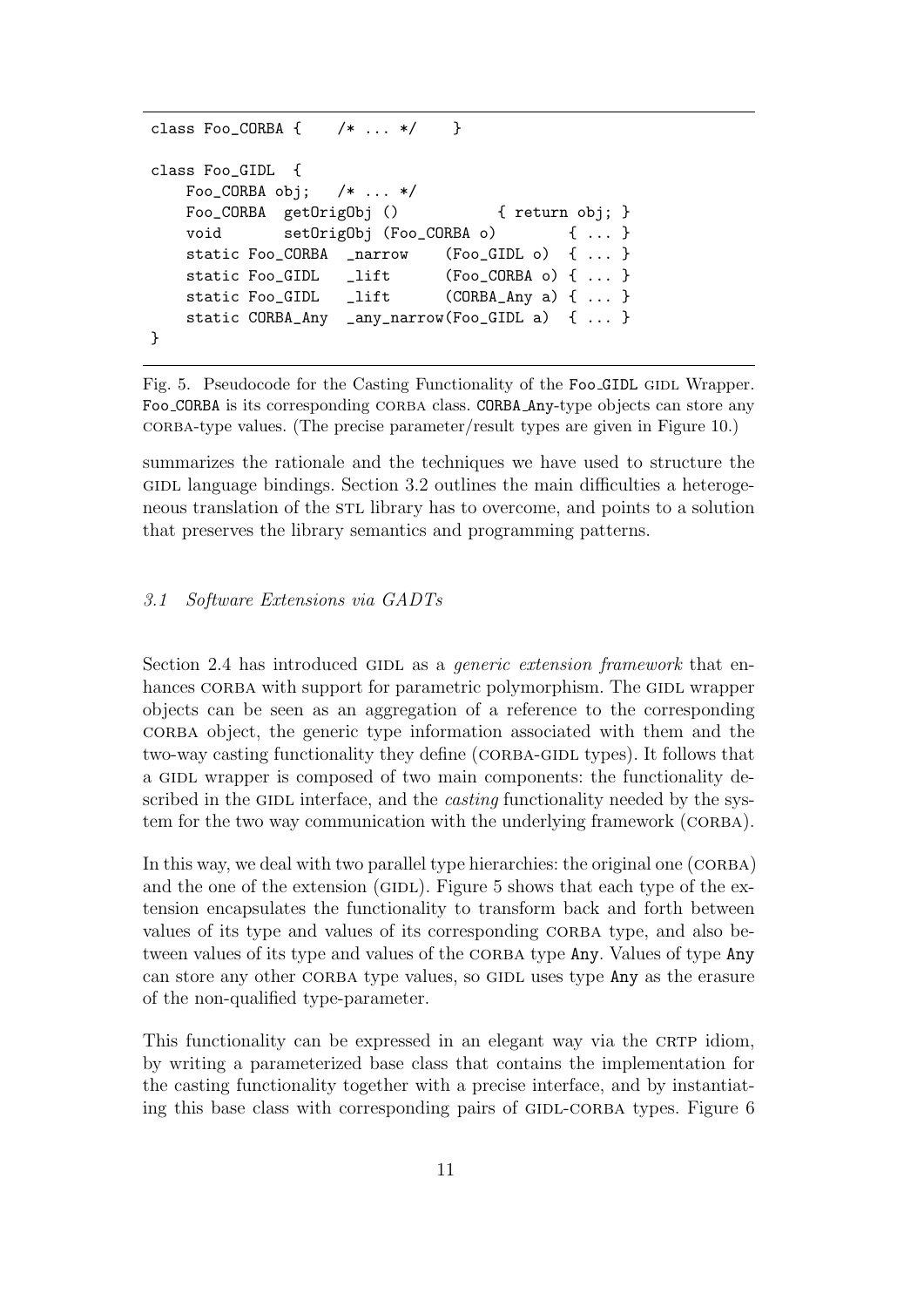```
template<class T_GIDL, class T_CORBA>
class Base_GIDL {
   T_CORBA getOrigObj () { return obj; }
   void setOrigObj (T_CORBA o) { ... }
   static T_CORBA _narrow (T_GIDL o) { ... }
   static T_GIDL lift (T_GORBA o) \{ \dots \}static T_GIDL _{{\text{lift}}} (CORBA_Any a){ ... }
   static CORBA_Any _any_narrow(T_GIDL a) { ... } /* ... */
}
class Foo_GIDL : Base_GIDL<Foo_GIDL, Foo_CORBA> ...
```
Fig. 6. CRTP-Based Pseudocode of GIDL's Meta-Interface of Casting Functionality.

demonstrates this approach. The key difference is that either a change of the u. The original or future extensions will require  $(i)$  modifications to the GIDL translator under the (naive) approach depicted in Figure 5, but (ii) mainly re-adjustments of the Base GIDL class under the approach depicted in Figure 6. We see three main advantages for integrating the GIDL casting functionality in this way:

- This functionality is written now as a system component and not mangled inside the GIDL wrapper. It can be integrated either by inheritance (as in the C++ mapping), or by aggregation (which is used in the Java mapping).
- In addition it constitutes a clear meta-interface that characterizes all the pairs of types from the two parallel hierarchies, and makes it easier to reason about the type-safety of the GIDL extension.
- Finally, this approach is valuable from a code maintenance / post facto extension point of view. The casting functionality code is dependent on the underlying framework (CORBA, JNI, DCOM). Implementing it as a metaprogram (see the C++ mappings), besides the obvious software maintenance advantages of being static and written only once (thus short), allows the GIDL compiler to generate *generic* code that is independent of the underlying architecture. Porting the framework on top of a new architecture will require rewriting this static code, reducing the modifications to be done at the compiler's code generator level. We found the CRTP idiom, together with (published) type members and Scala-like traits instrumental in achieving these desiderata.

The problem with this approach is that if the Foo GIDL interface is a subtype of, say, Foo0\_GIDL then it inherits the casting functionality of Foo0\_GIDL – an undesired side-effect. The C++ binding addresses this problem by making the gidl wrapper inherit from two components: one which respects the original inheritance hierarchy and which contains the functionality described in the GIDL specification, and one implementing the *casting* functionality (i.e. Base GIDL<Foo GIDL, Foo CORBA>).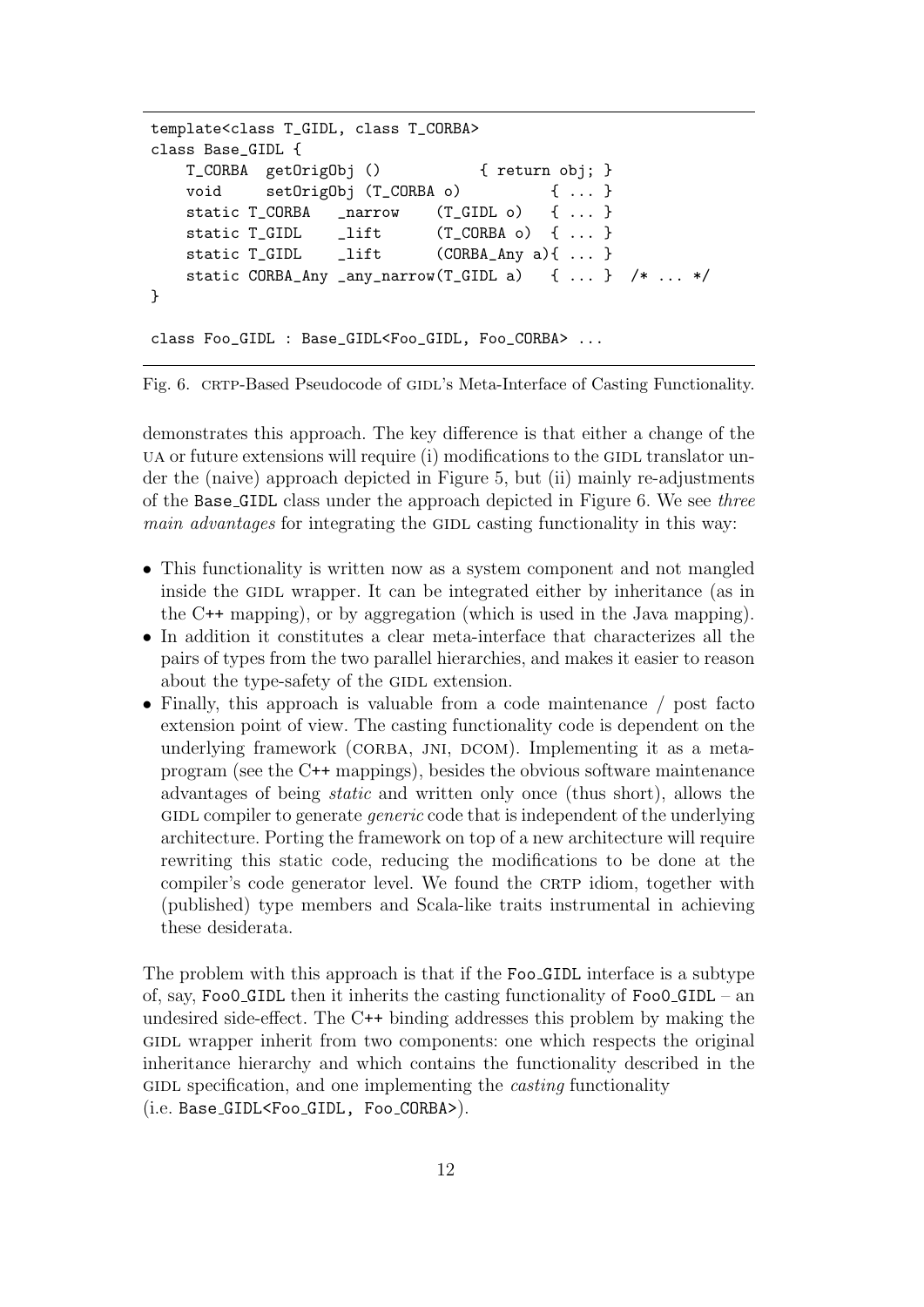

Fig. 7. Inheritance Graph for the Binary Tree Example in Figure 3. Arrows go from subclass to superclass. CORBA types are prefixed by CORBA::. The rest of the types belong to the GIDL wrappers.

```
1. Vector< Long, RAI<Long>, RAI<Long> > vect = ...; int i = 0;
2. RAI<Long> it_beg=vect.begin(), it_end=vect.end(), it=it_beg;
3. while(it!=it_end)
4. *it++ = (vect.size() - i++);
5. sort(it_beg, it_end); cout<<*it_beg<<endl;
```
Fig. 8. C++ Client Code Using a GIDL Translation of STL. RAI and Vector are the GIDL types that model the STL random access iterator and vector types; sort is the native STL function.

This method breaks the subtyping hierarchy between the GIDL wrappers, and instead mimics subtyping by means of automatic conversion. Figure 7 presents the resulting inheritance graph structure for the binary tree GIDL specification in Figure 3. This solution will be discussed in detail in Section 4.

## 3.2 Preserving the STL Semantics and Code Idioms

Figure 8 gives an example of GIDL client code that retrieves a vector's iterator (it beg), updates the vector, sorts it and displays its first element. To allow such code, the translation needs to conform with both the native library semantics and its coding idioms.

First, to preserve the STL semantics, certain type properties must be enforced statically. For example, the parameters of the sort function need to belong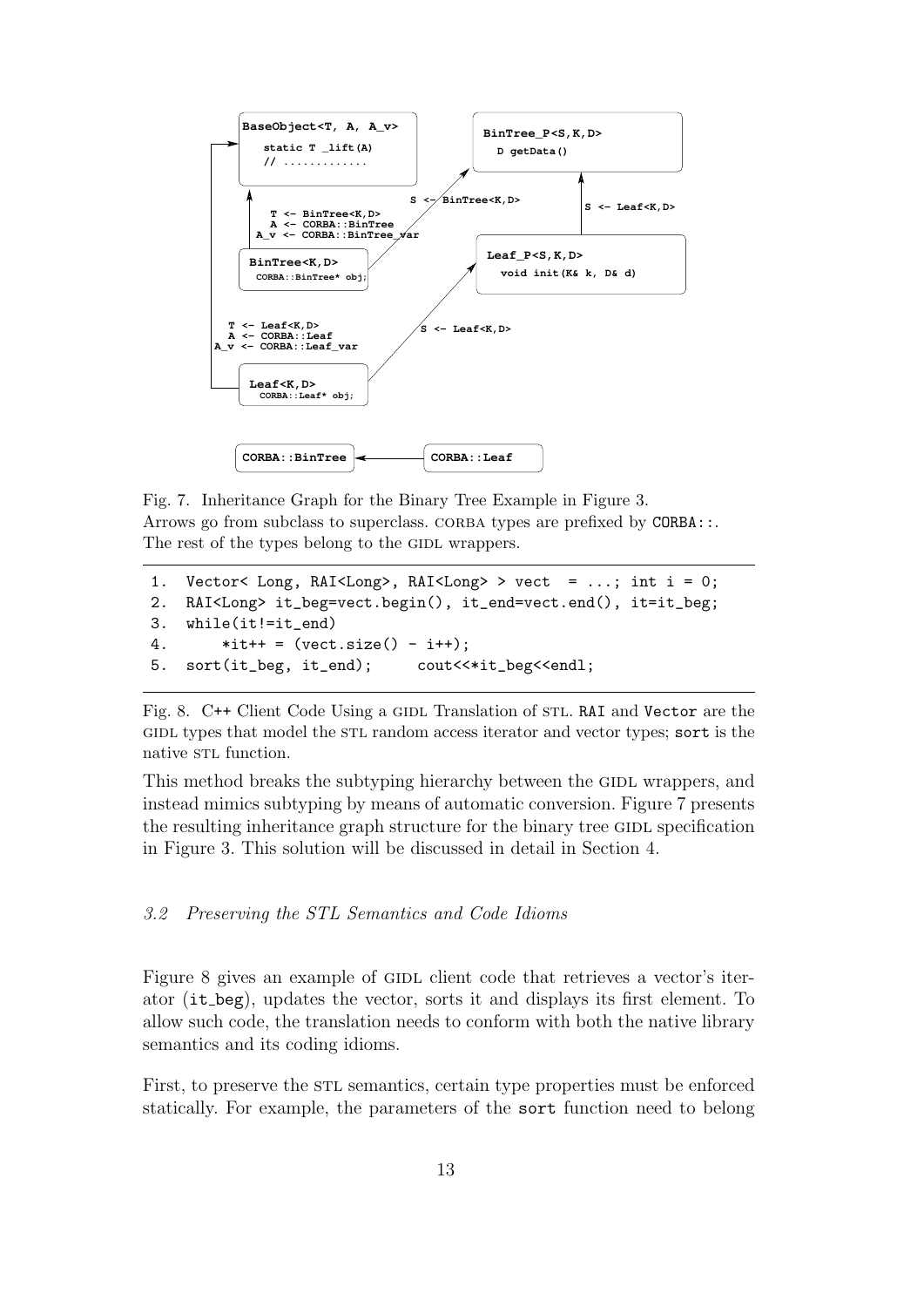to an iterator type that allows random access to its elements. As discussed in Section 5.1 these properties are expressed at the GIDL interface level by means of parametric polymorphism and operator overloading.

Second, for the (distributed/GIDL) program to yield the expected result, it and  $it_{\text{e}}$  have to reference different GIDL implementation instances that intially reference the same STL iterator as their internal representation. As the while-loop is executed, only the STL iterator corresponding to the it implementation object should be incremented (++). Otherwise, after the while-loop execution (lines  $3 - 4$ ), it beg will also point to its end. Unfortunately, the assignment operator of the GIDL wrapper does not clone a server instantiation but merely sets both it beg and it to refer the same server object.

Finally, the instruction  $*it++ = vect.size() - i++$  is supposed to update the value of the iterator's current element. However the result of  $*it$  is a Long GIDL object (i.e. basic-type value) that does not have a server implementation, and hence the iterator's elements on the server remain un-modified. It follows that these requirements are not achieved with the GIDL semantics of the C++ mapping. As detailed in Section 5.3, we can obtain the expected behavior with an extension mechanism applied to the GIDL wrappers that overrides the default behavior in favor of one that satisfies the  $STL$  coding style.

## 4 Building a Natural C++ Interface from GIDL

This section presents the rationale behind the GIDL  $C++$  bindings. We start by presenting how the user interacts with the GIDL bindings, then we present how the casting functionality of the GIDL wrapper classes is implemented. We follow by showing how the GIDL inheritance hierarchies are implemented and comment on the language features that we found most useful in this context. We conclude this section with an informal discussion about the soundness of the translation mechanism.

## 4.1 Ease of Use

Ease of use has been one of the high-level goals of the GIDL framework design. The extra indirection required by the GIDL extension has made it possible for the GIDL wrappers to encapsulate a variety of constructors, cast and assignment operators that make the user interaction with the system more natural than with the original framework (CORBA).

Figures 9A and B illustrate the  $CORBA/GIDL$  code that inserts  $GIDL/CORBA$ Octet and String objects into Any objects, then performs the reverse opera-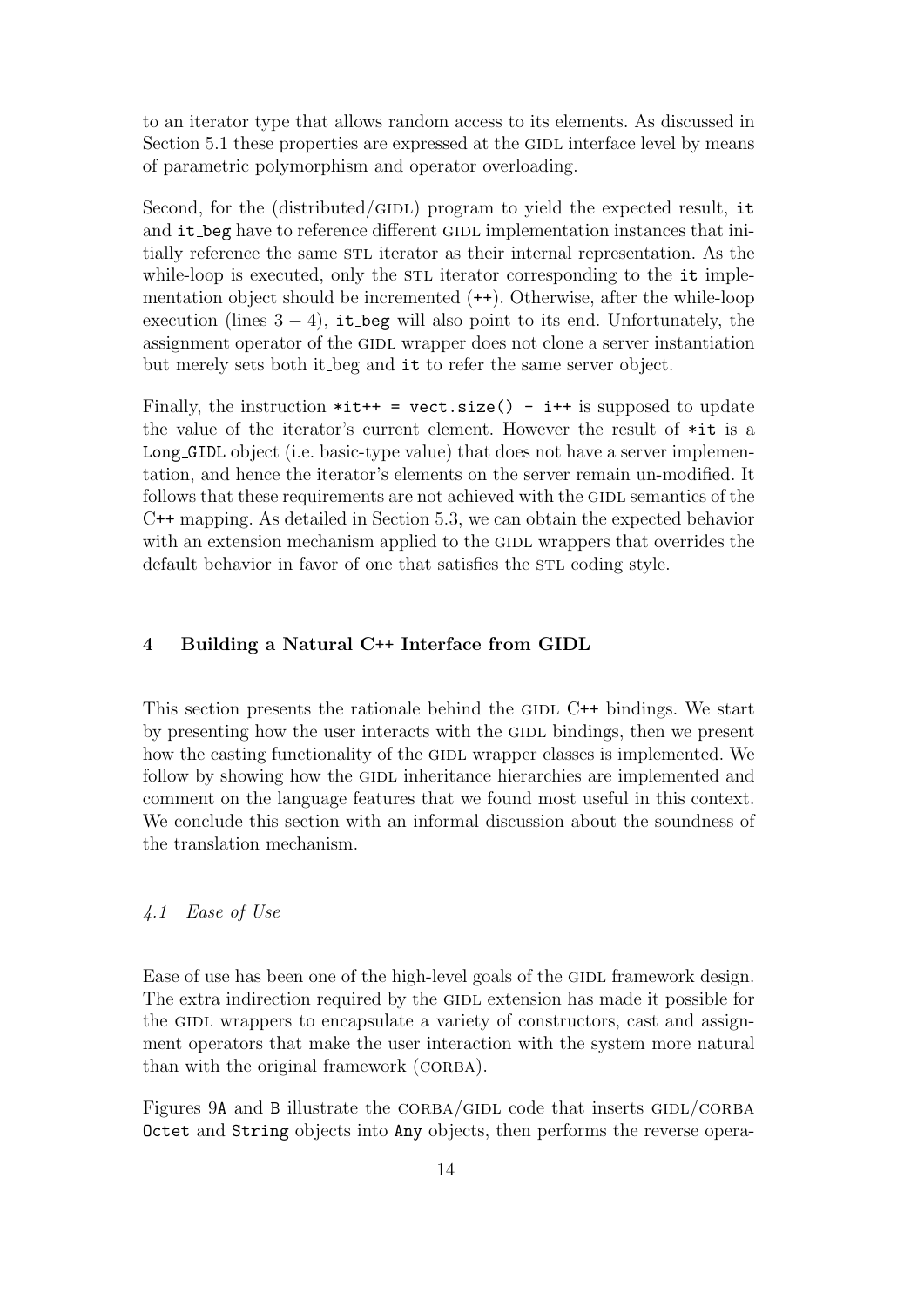```
// A. CORBA code
using namespace CORBA;
Octet oc = 1; Char* str = string_dup("hello"); Any a_oc, a_str;
a_str <<= CORBA::Any::from_string(str, 0);
a_oc <<= CORBA::Any::from_octet (oc);
a_oc >>= CORBA::Any::to_octet (oc);
a_str >>= CORBA::Any::to_string (str, 0);
cout<<"Octet (1): "<<oc<<" string(hello): "<<str<<endl;
// B. GIDL code:
using namespace GIDL;
Octet_GIDL oc(1); String_GIDL str("hello"); Any_GIDL a_oc, a_str;
a\_oc = sh;a_str = str;
oc = a_0c;str = a_str;
cout<<"Octet (1): "<<oc<<" string (hello): "<<str<<endl;
// C. The implementation of the Any_GIDL::operator=
template<class T> void Any_GIDL::operator=(GIDL_Type<T>& b){
 T& a = static\_cast < T&gt; (b);
 if(!this->obj) this->obj = new CORBA::Any();
 T::_lift(this->obj, a);
}
// D. GIDL Arrays
interface Foo<T :- Number> { //GIDL specification
    typedef T Array_T[100];
    T sum_array(inout Array_T arr); //sums up the elements of the array
};
// E. C++ code using the GIDL specification above
Foo<Long_GIDL> foo = ...;
Foo<Long_GIDL>::Array_T arr;
for(int i=0; i<100; i++) {
   Long_GIDL elem(i);
    arr[i] = elem;}
Long_GIDL sum = foo.sum_arrayk);
cout<<"sum (4950): "<<sum<<endl;
```
Fig. 9. GIDL/CORBA Use of the Any Type.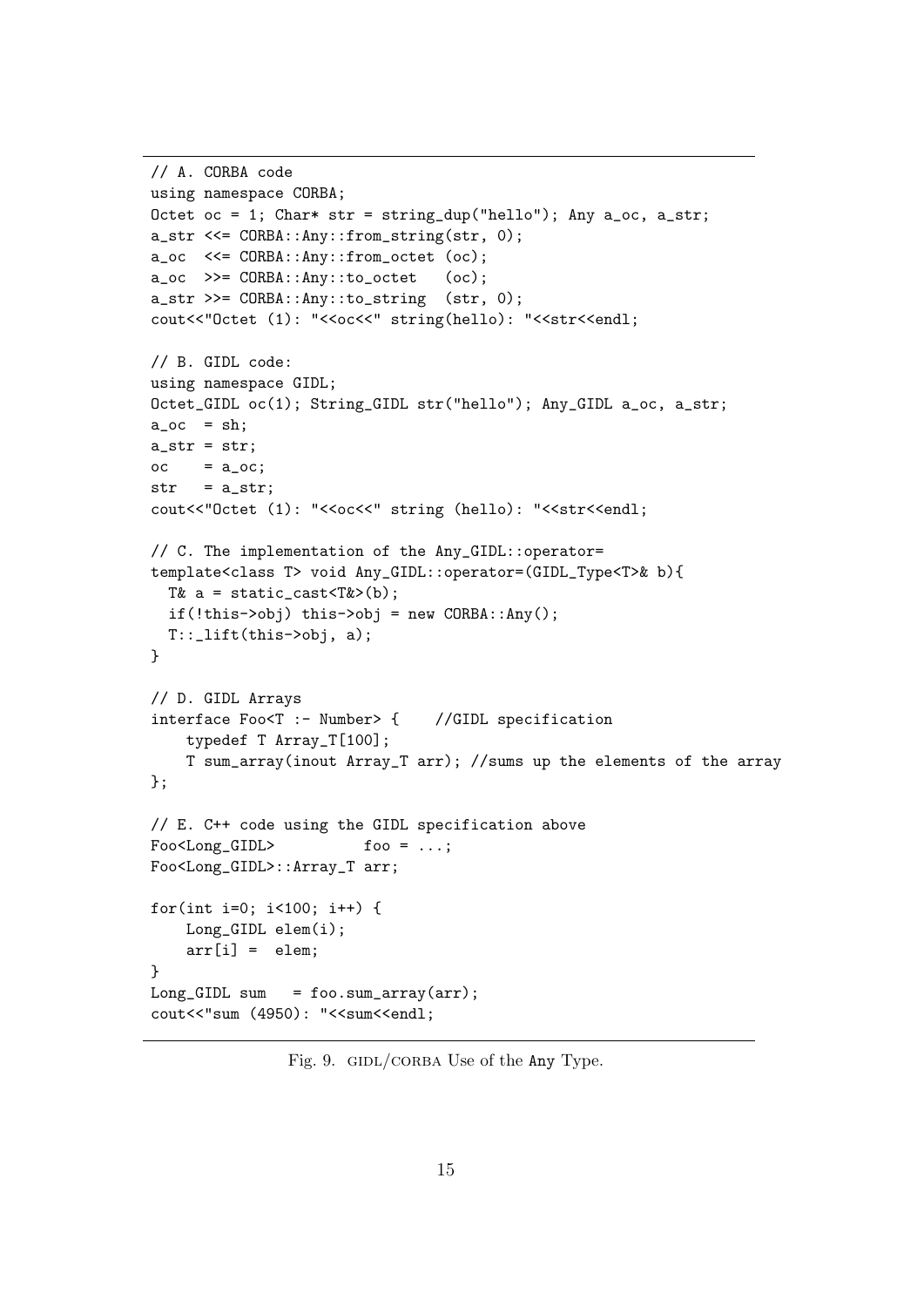| Data Type       | In               | Inout<br>Out   |                          | Return              |  |
|-----------------|------------------|----------------|--------------------------|---------------------|--|
| fixed struct    | ct struct&       | struct&        | struct&                  | struct              |  |
| variable struct | $ct$ struct $\&$ | struct&        | struct&                  | struct <sup>*</sup> |  |
| fixed array     | ct array         | array          | array                    | $\arctan s$         |  |
| variable array  | ct array         | array          | $\arctan s$ <sup>*</sup> | $\arctan s$         |  |
| any             | $ct$ any $\&$    | $\text{any}\&$ | $\text{any}^*\&$         | $any^*$             |  |
| .               |                  |                | .                        |                     |  |

Table 1

CORBA types for in, inout, out params and result.  $ct = const$ ,  $sl = slice$ .

tion and prints the results. Note that the use of CORBA specific functions, such as  $CORBA::Any::from\_string$ , is hidden inside the GIDL wrappers; the GIDL code is uniform with respect to all the types, and mainly uses constructors and assignment operators. All GIDL wrappers provide a casting operator to their original corba-type object that is transparently used in the statement that prints the two objects. Figure 9C presents the implementation of the generic assignment operator of the Any GIDL type. Since GIDL Type is an abstract supertype for all GIDL types, its use in the parameter declaration statically ensures that the parameter is actually a GIDL object. By construction, the only class that is (naturally) exported to the user<sup>[3](#page-15-0)</sup>, and that inherits from GIDL Type<T> is T, therefore the static cast is safe. Finally the method calls the T:: lift operation (see Figure 10) that fills in the object encapsulated by the GIDL Any wrapper with the appropriate value stored in the T-type object.

Figure 9D presents one of the shortcomings of our mapping. The GIDL wrapper for arrays, as for all the other GIDL wrapper-types, has as representation its corresponding CORBA generic-type erased object. The representation for an Array T-type object will be an array of the CORBA Any type objects, since the erasure of the non-qualified type-parameter  $T$  is the Any CORBA type. Although the user may expect that a statement like  $arr[i] = i$  inside the for-loop should do the job, this is not the case. The reason is that Any GIDL does not provide an assignment operator or constructor that takes an int parameter. (However, if Array T is defined as an array of longs the latter will work since the Long<sub>-GIDL</sub> type features the proper assignment operator).

Another simplification that GIDL brings refers to the types of the in, inout and out parameter, and the type of the result. Table 1 shows several of these types as specified in the CORBA standard. The GIDL parameter passing scheme is much simpler: the parameter type for in is const T&, for inout and out is  $T\&$ , and for the result is  $T$ , where  $T$  denotes an arbitrary GIDL type. The necessary type conversions are hidden in the GIDL wrapper.

<span id="page-15-0"></span><sup>&</sup>lt;sup>3</sup> The GIDL stub roots GIDL Object and GIDL Type have protected constructors.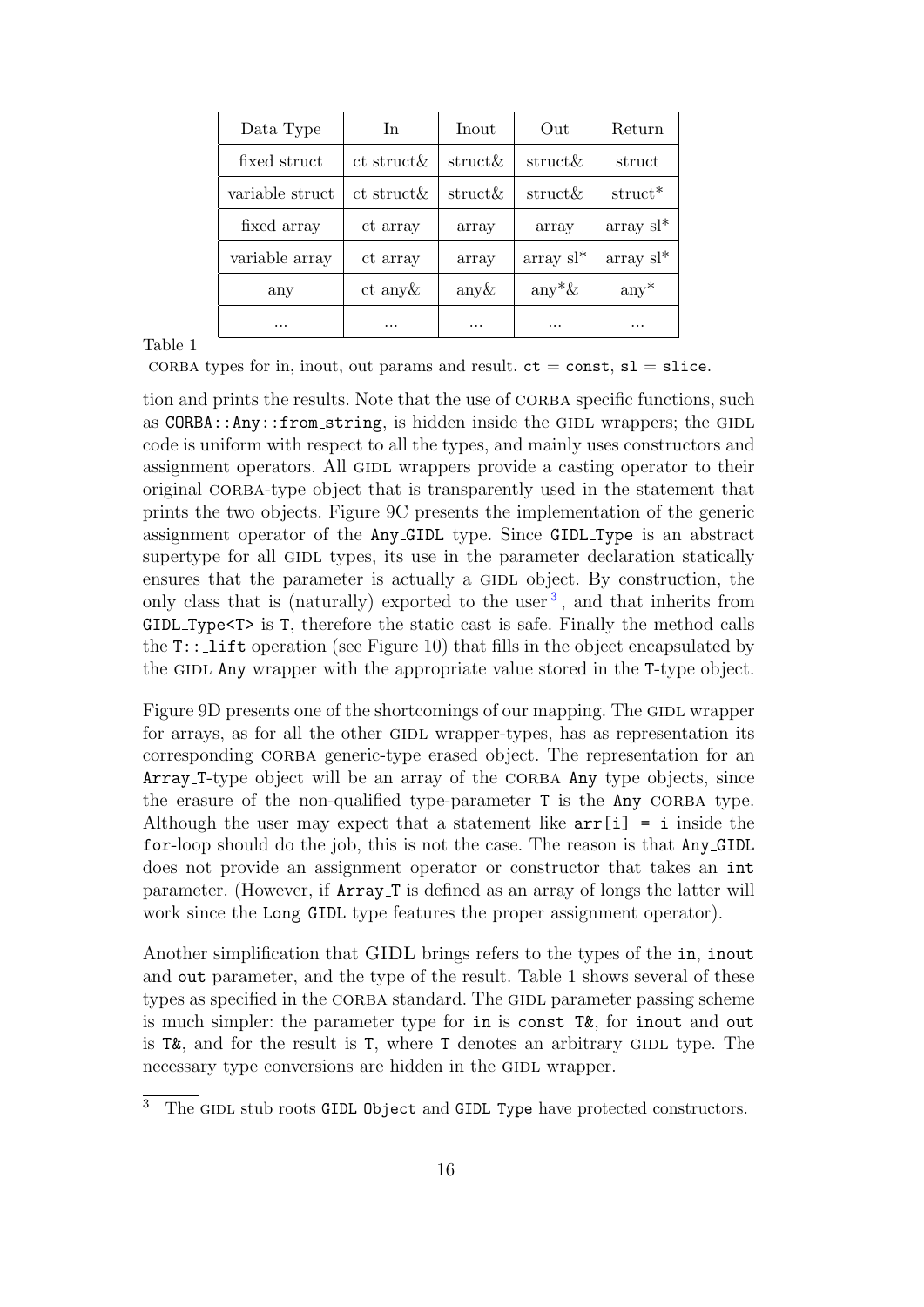```
1 #define me() static_cast<T*>(this);
2 template<class T,class A,class A_v> class BaseObject :
3 public GIDL_Type<T> {
4 protected:
5 static void fillObjFromAny(CORBA::Any& a, A*& v) {
6 CORBA::Object_ptr co = new CORBA::Object();
7 a>>=co; A* w = A::_{narrow}(co); v = w;8 }
9 static void fillAnyFromObj(CORBA::Any& a, A* v) { a<<=v; }
10 public:
11 typedef A GIDL_A; typedef A_v GIDL_A_v; typedef T Self;
12 protected: BaseObject() {}
13 void initBO(A * ob) { me()->obj = ob; }
14 void initBO(const A_v& a_v) { me()->obj=a_v._retn();}
15 void initBO(const T& ob) { me()->obj = ob.obj; } //
16 void initBO(const GIDL::Any_GIDL& ob)
17 {T::fillObjFromAny(*ob.getOrigObj(), getOrigObj());}
18 template<class GG> void initBO(
19 const BaseObject<GG,typename GG::GIDL_A,typename GG::GIDL_A_v>& o
20 ) { A* a = o.getOrigObj(); me()->obj = a; }21 /*** SIMILAR CODE FOR THE ASSIGNMENT OPERATORS ***/
22
23 operator A*() const { return static_cast<A*>(me()->obj); }
24 template < class GG > operator GG() const {
25 GG g; // test GG subclass of the current class!
26 if(0) { A* ob; ob = g.getOrigObj(); }
27 void*& ref = static_cast<void*&>(g.getOrigObj());
28 ref = GG::_narrow(this->getOrigObj()); return g;
29 }
30 void setOrigObj(A * o) { me()->obj = o; }
31 public:
32 A*& getOrigObj() { return static_cast<A*&>(me()->obj);}
33 static A*& _narrow(const T& ob) { return ob.getOrigObj(); }
34 static CORBA::Any* _any_narrow(const T& ob){ /* ... */ }
35 static T _lift (CORBA::Any& a, T& ob)
36 { T::fillObjFromAny(a,ob.getOrigObj()); return ob; }
37 static T _lift(CORBA::Object* o) { return T(A::_narrow(o));}
38 static T _lift(const A* ob) { return T(ob); }
39 /*** SIMILAR: _lift(A_v) AND _lift(CORBA::Any& v) ***/
40 };
```
Fig. 10. The Base Class for the GIDL Wrappers Whose Types Are GIDL Interfaces.

Figure 10 presents a simplified version of the base class for the wrapper object whose GIDL type is String, WString or some interface. The type parameter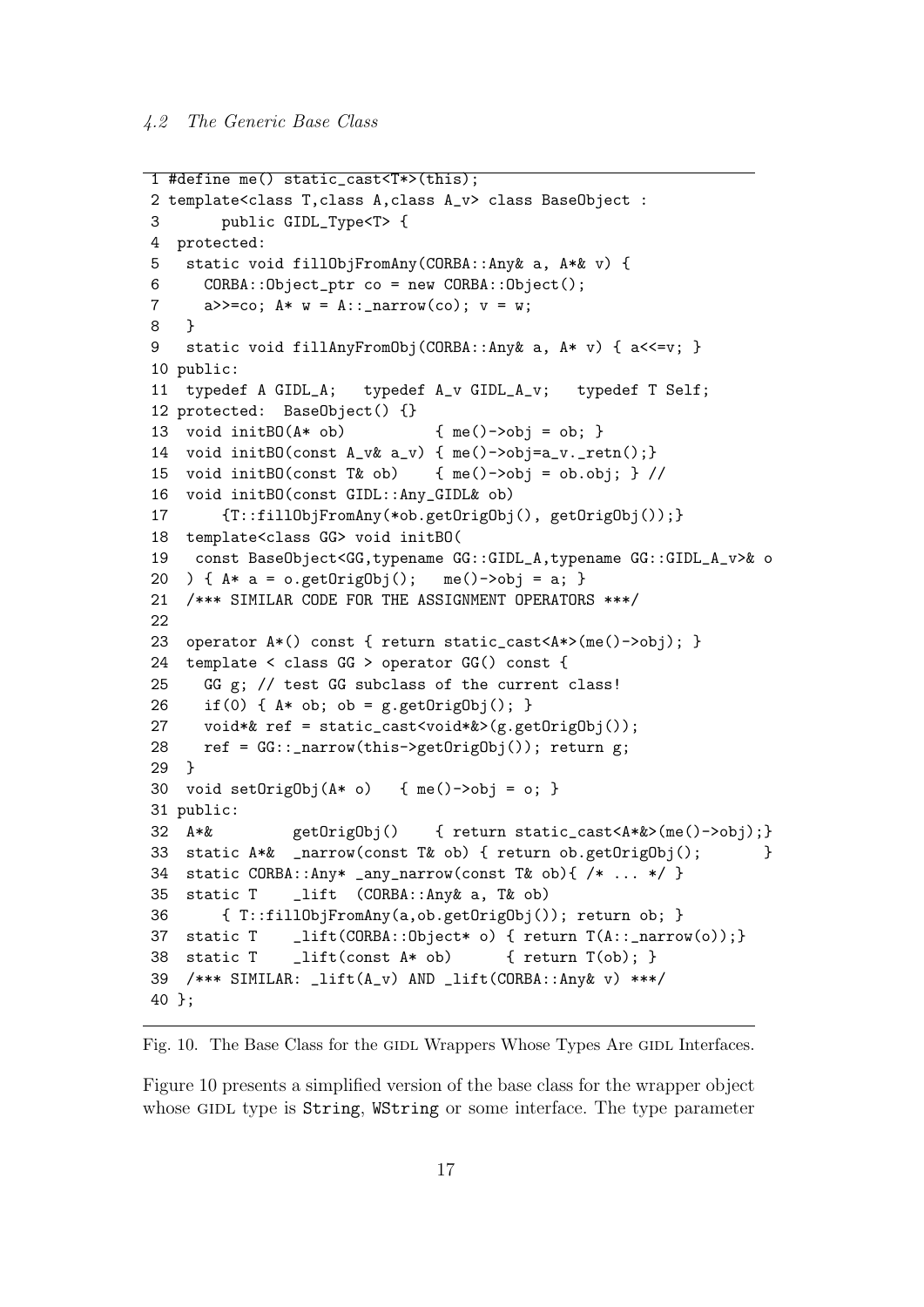T denotes the current GIDL class, A is its corresponding CORBA class, while  $A_v$  denotes the CORBA smart pointer helper type that assists with memory management and parameter passing.

The BaseObject class inherits from GIDL Type, the supertype of all GIDL types, which has no state and all its constructors are declared protected. The erased object is available via the me() macro in line 1: the self type of this object is whatever its type parameter T is instantiated with. The fillObjFromAny and fillAnyFromObj functions abstract the CORBA functionality of creating an object from a CORBA Any-type value, and vice-versa. They are re-written for the String/WString types as the CORBA specific calls differ. The implementation provides overloaded initializers, assignment operators and accessor functions that work over various CORBA and GIDL types, allowing the user to manipulate in a natural way GIDL wrapper objects.

It is perhaps important to draw attention at this point to the fact that CORBA IDL inheritance maps to  $C^{++}$  inheritance. The generic constructor (lines 18-20) receives as a parameter a GIDL object whose type is in fact GG. The use of BaseObject<GG,GG::GIDL A,GG::GIDL A v>, together with the assignment  $A* a = o.getOrigObj()$ ; statically checks that (i) the parameter o belongs to a valid GIDL type, (ii) whose erasure  $GG::GIDLA$  is a subclass of A and hence it holds that, with respect to the GIDL specification, (iii) the GIDL type instantiation of GG is a subclass of the GIDL type instantiation of T. This irregular use of type members  $GG$ ::GIDL A and  $GG$ ::GIDL A v in the BaseObject constructor is one of the GADT characteristics. The mapping also defines a type-unsafe cast operator (lines 24-29) that allows the user to cast an object to a more specialized type. The implementation statically checks that the result's type is a subtype of the current type (w.r.t. the GIDL specification).

## 4.3 Handling Multiple Inheritance

We now present the rationale behind the  $C^{++}$  mapping of the GIDL inheritance hierarchies. There are two main requirements that guided our design:

- As far as the representation is concerned, each GIDL wrapper stores precisely one (corresponding) CORBA-type object: its erasure. This is a scalability concern. Keeping the object layout of the GIDL wrapper small is important.
- In terms of functionality, the GIDL wrapper features only the casting functionality associated with its type; these functionality is not subject to inheritance. This is a type-soundness, as well as a performance, concern.

Throughout this section we refer to the GIDL specification in Figure 3. We first examine the shortcomings of a naïve translation that would preserve the inheritance hierarchy among the generated GIDL wrappers. Figure 11 shows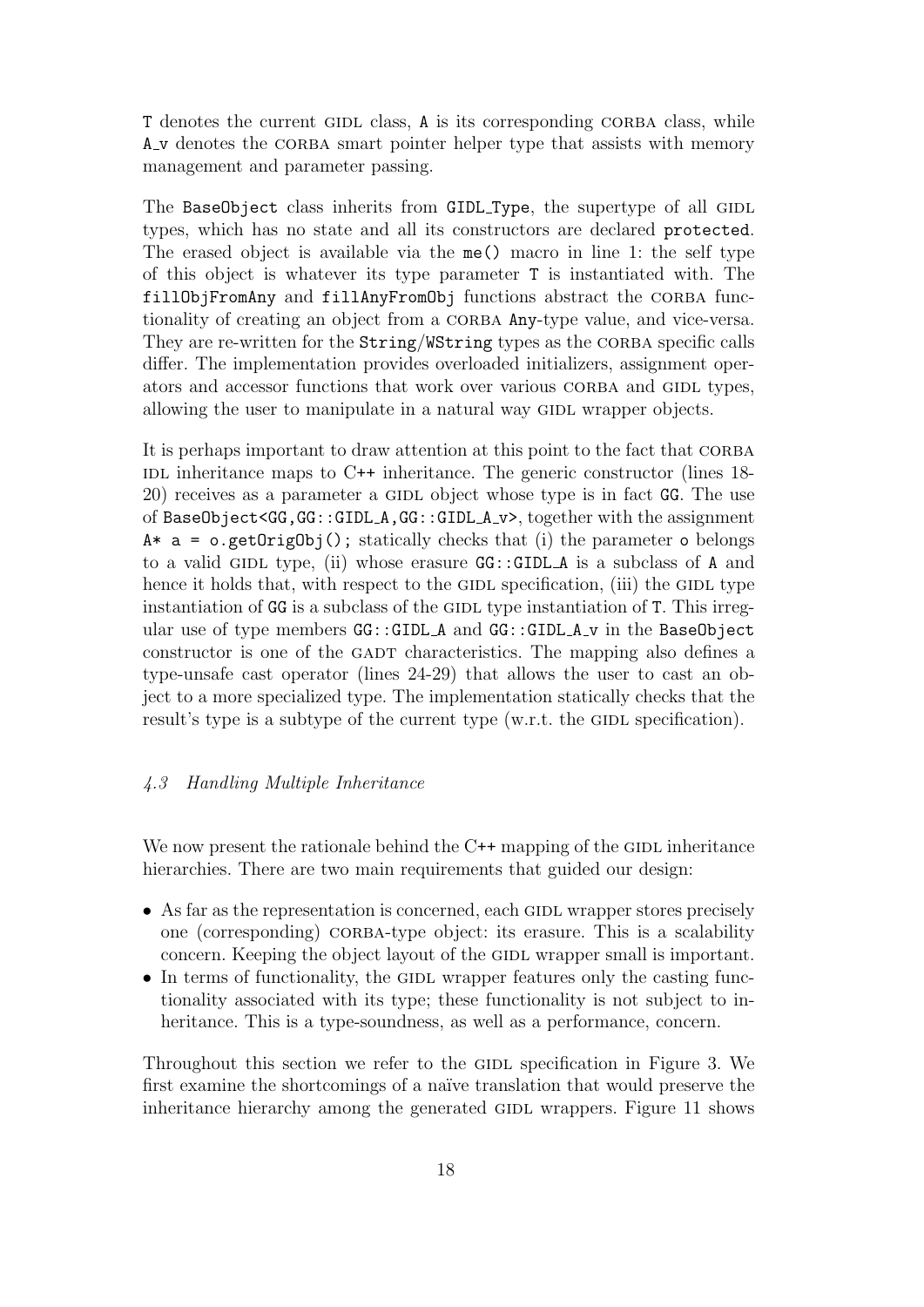```
template<class K, class D> BinTree {
   protected: ::BinTree* obj;
   public: // system functionality
       void setOrigObj(::BinTree* o) { obj = o; }// GIDL specification functionality /* ... */
};
template<class K, class D> Node : public virtual BinTree<K, D> {
   protected: ::Node* obj;
   public: // system functionality
       void setOrigObj(::Node* o) { obj = o; }
             // GIDL specification functionality
       BinTree<K,D> getLeftTree() { /* ... */ }
};
```
Fig. 11. Naive Translation for the C++ Mapping.

such an attempt. If each GIDL wrapper stores its own representation as an object of its corresponding CORBA type, the wrapper object layout may become significantly large. An alternative would be to store the representation under the form of a void pointer in a base class and to use virtual inheritance (see the BaseObject class in Figure 10). However, then the system is not typesafe, since the user may call, for example, the setOrigObj function of the BinTree class to set the obj field of a Node GIDL wrapper. Now calling the Node::getLeftTree method on the wrapper will result in a run-time error. This happens because the Node wrapper inherits the casting functionality of the BinTree wrapper.

Figures 7 and 12 show our solution: the first depicts the inheritance graph of the types used to implement the gidl wrappers, the second details on the implementation. The abstract class Leaf P models the inheritance hierarchy in the GIDL specification: it inherits from BinTree P and it provides the implementation for the methods defined in the Leaf GIDL interface (i.e. init).

Leaf P resembles Scala "traits" [13]: it holds no state, does not provide constructors, but only provide the services promised by the GIDL type and they implement the GIDL specification inheritance hierarchy. Leaf P needs an accessor (getObject Leaf) that returns the erased UA object; the CRTP idiom  $4$ is used again to avoid a virtual call. This implementation is correct since any ua types respect the inheritance graph of the GIDL specification (i.e.  $\therefore$  Leaf is a subclass of ::BinTree), and the SELF type is propagated via inheritance.

Finally, the Leaf wrapper class aggregates the casting functionality and the services promised by the GIDL specification by inheriting from BaseObject and Leaf P respectively. It rewrites the functionality that is not subject to

<span id="page-18-0"></span><sup>4</sup> We thank one of the anonymous reviewers for this observation.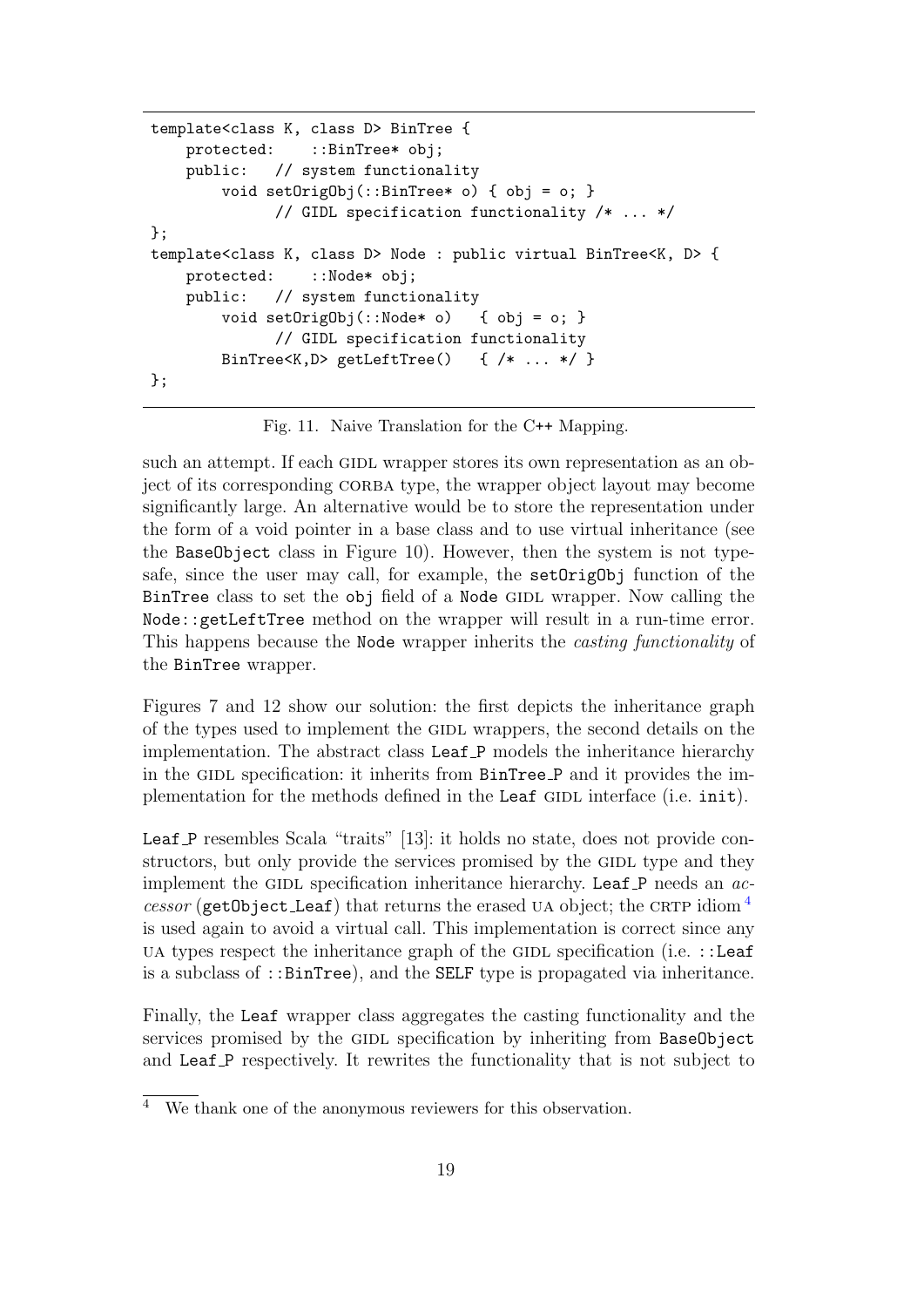```
template<class S,class K,class D> class BinTree_P { ... }
template<class SELF,class K,class D> class Leaf_P :
                     public virtual BinTree_P<SELF,K,D>{
 protected:
    ::Leaf* getObject_Leaf()
     { return static_cast<SELF*>(this)->getOrigObj(); }
 public:
   void init(const K& a1, const D& a2) {
     CORBA::Object_ptr& a1_tmp = K::_narrow(a1);
     CORBA::Any\& a2 tmp = *D:: any narrow(a2);
     getObject_Leaf()->init(a1_tmp, a2_tmp);
   }
};
template<class K,class D> class Leaf :
    public Leaf_P< Leaf<K,D>, K, D >,
    public BaseObject<Leaf<K,D>,::Leaf,::Leaf_var>
{
 friend class BaseObject<Leaf<K,D>,::Leaf,::Leaf_var>;
 protected:
   typedef Leaf<K,D> T;
   typedef BaseObject<T,GIDL_A,GIDL_A_v> BT;
    ::Leaf* obj;
 public:
   Leaf() \{ \}Leaf(const GIDL_A_v a) \{ BT::initBO(a); \}Leaf(const GIDL_A* a) \{ BT::initBO(a); \}Leaf(const T & a) \{ BT::initBO(a); \}Leaf(const Any_GIDL & a) { BT::initBO(a); }
   template <class GG> Leaf( const
     BaseObject<GG,typename GG::GIDL_A,typename GG::GIDL_A_v>& a
                                   \{BT::initBO\leq GG>(a): \}/*** SIMILAR CODE FOR THE ASSIGNMENT OPERATORS ETC. ***/
};
```
Fig. 12. Part of the C++ Generated Wrapper for the GIDL::Leaf Interface. ::Leaf and ::Leaf\_var are CORBA types.

inheritance – the constructors and the assignment operators – by calling the corresponding operations in BaseObject. Note that there is no subtyping relation between the wrappers even if the GIDL specification requires it. However, the templated constructor ensures a type-safe, user-transparent cast between, say, Leaf<A, B> and BinTree<A, B>.

Although not supported by the current implementation we remark that the virtual inheritance between, say, BinTree P and Leaf P can be eliminated. IDL and thus GIDL allow neither method refinement in subtypes, nor it allows that two methods who are in a subtype relation belong to the same interface (via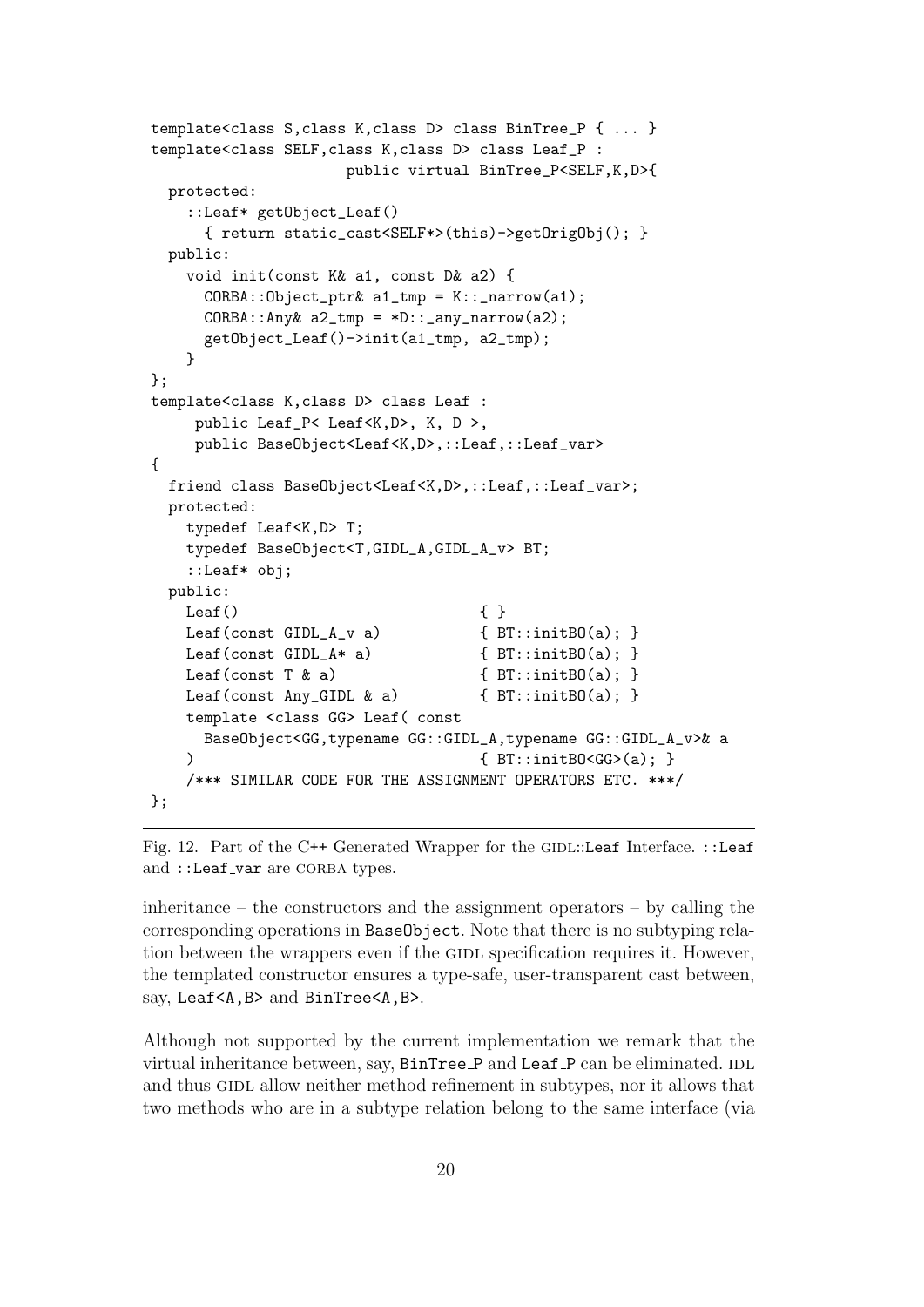inheritance). Thus, even under diamond-like inheritance, for example K<S> : A<S> and L<S>: A<S> and X<S>: K<S>, L<S>, Where A, K, L, and X are the traits components,  $S$  is the CRTP self type, and the method void fun() is declared in A, we could provide access to fun by adding it to X's C++ wrapper: void fun(){static\_cast<A<S>\*>(static\_cast<K<S>\*>(this))->fun();}.

#### 4.4 Type-Soundness Discussion

We restrict our attention to the wrapper-types corresponding to the GIDL interfaces. The same arguments apply to the rest of the wrapper-types. Let us examine the type-unsafe operations of the BaseObject class, presented in Figure 10. Note first that any function that receives a parameter of type Any GIDL or CORBA::Any is unsafe, as the user may insert an object of a different type than the one expected. For example the Leaf (const Any GIDL& a) constructor expects that an object of CORBA type Leaf was inserted in a: the user may decide otherwise, however, and the system cannot statically enforce it. It is debatable whether the introduction of generics to CORBA has rendered the existence of the Any type unnecessary in GIDL at the user level. We decided to keep it in the language for backward compatibility reasons. The drawback is that the user may manipulate it in a type-unsafe way.

In addition to these, there are two more unsafe operations:

template  $\langle$  class  $GG \rangle$  operator  $GG()$  const  $\{ \ldots \}$ 

```
static T lift (const CORBA:: Object* o) \{ \ldots \}
```
The templated cast operator is naturally unsafe, as it allows the user to cast to a more specialized type. The lift method is used in the wrapper to lift an export-based qualified generic type object  $(:-)$ , since its erasure is CORBA::Object\*. Its use inside the wrapper is type-safe; however, if the user invokes it directly, it might result in type-errors.

Our intent is that the user access to the GIDL wrappers should be restricted to constructors, assignment and cast operators, and the functionality described in the GIDL specification, while the rest of the casting functionality should be invisible. However this is not possible since the **narrow** and **lift** methods are called in the wrapper method implementation to cast the parameters, and need to be declared public.

A type-soundness result is difficult to formalize as we are unaware of such results for (subsets of) the underlying CORBA architecture, and the  $C^{++}$  language is type-unsafe. In the following we shall give some informal soundness arguments for a subset of the GIDL bindings. We assume that the user can access only wrapper constructors and operators and only those that do not involve the Any type. The precise interface guarantees that the creation of gidl objects will not yield type-errors. It remains to examine method invoca-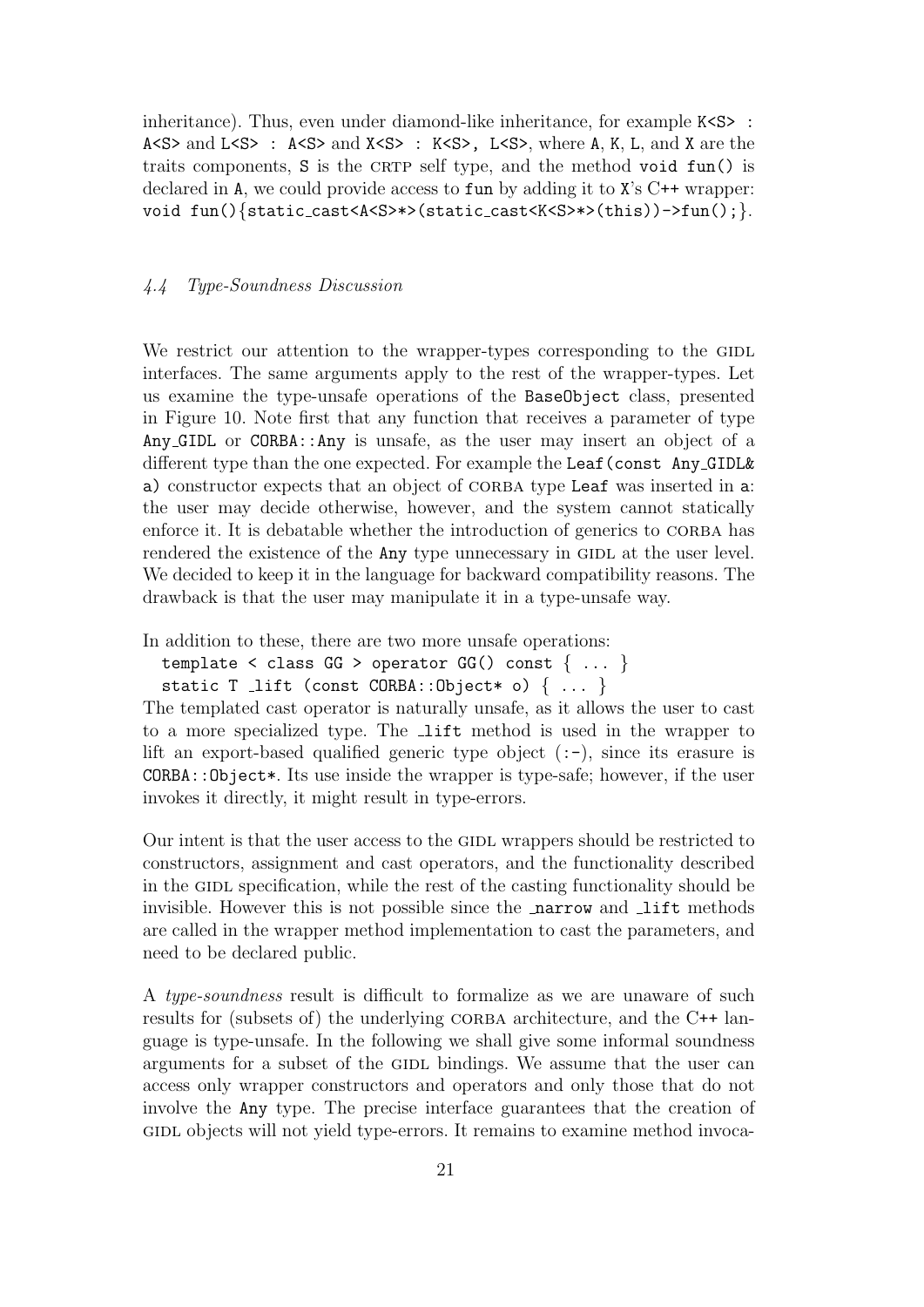```
// GIDL specification
interface Foo<T, I:-Test, E: Test> {
  Test foo(inout T t,inout I i,inout E e);
}
// Wrapper stub for foo
template<class T, class I, classE>
GIDL::Test Foo<T,I,E>::foo( T& t, I& i, E& e ) {
  CORBA::Any\& et = T::_any_narrow(t);
 CORBA::Object*& ei = I::_narrow(i);
 CORBA::Test*& ee = E:: narrow(e);
 CORBA::Test* ret = getObjectFoo()->foo(et, ei, ee);
 return GIDL::Test::_lift(ret);
}
// Wrapper skeleton for foo
template<class T, class I, class E> ::Test Foo_Impl<T,I,E>::foo
( CORBA::Any& et, CORBA::Object*& ei, ::Test*& ee ) {
 T& t=T::_lift(et); I& i=I::_lift(ei); E& e=E::_lift(ee);GIDL::Test ret = fooGIDL(t, i, e);return GIDL::Test::_narrow(ret);
}
```


tions. It is trivial to see from the implementation of the lift, narrow, and any narrow functions (Figure 10) that the following relations hold:

G:: lift[A\*]◦G:: narrow[G] (a)  $\sim$  a

G:: lift[Object\*]◦G:: narrow[G] (a)  $\sim$  a

G:: lift[Any]∘G:: any narrow[G] (a)  $\sim$  a

where [] is used for the method's signature,  $\circ$  stands for function composition, while g1∼g2 denotes that g1 and g2 are equivalent in the sense that they encapsulate the reference to the same CORBA object implementation. (The reverse also holds: b=G:: narrow[G]∘G:: lift[A\*] (a)  $\sim$  a *iff* b and a are pointers to objects of CORBA-type A and they refer to the same server object.)

Figure 13 presents the GIDL operation  $\text{Foo}:\text{foo}()$  and its C++ stub/skeleton mapping. The stub wrapper translates the parameter to an object of the corresponding CORBA erased type via the **narrow**/ any narrow methods. The skeleton wrapper does the reverse: lifts a CORBA type object to a corresponding GIDL type object. Since the instantiations for the  $T$ , I, and  $E$  type parameters are the same on the client and server side, the above relations and the exact casting interface guarantee that the GIDL object passed as parameter to the stub wrapper by the client will have the same type and will hold a reference to the same object implementation as the one that is delivered to the fooGIDL server method. The same argument applies to the result object.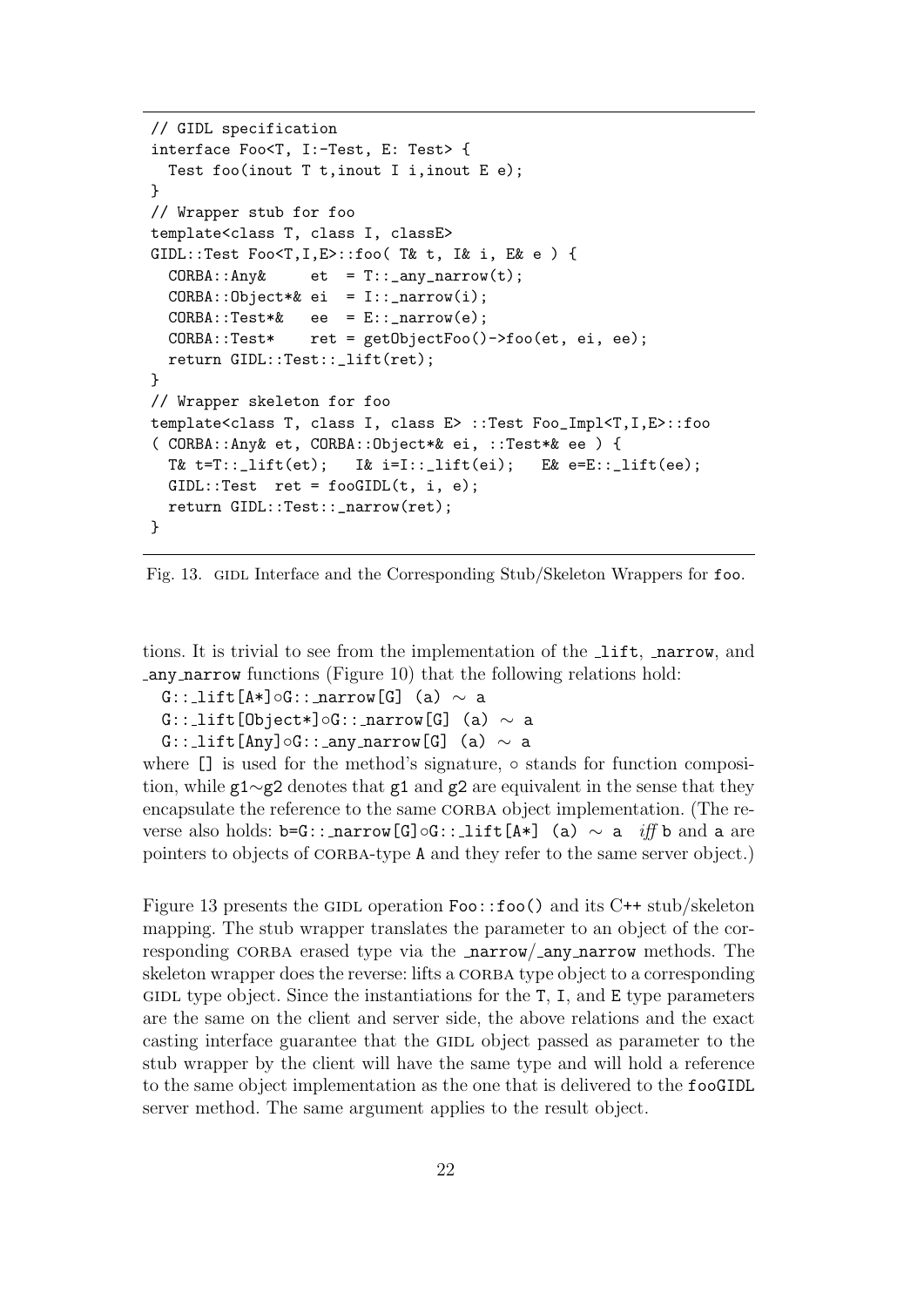## 5 Library Translation: Trappers

The immediate use of GIDL is to enable applications that combine parameterized, multi-language components. This section investigates another important application: what is required to use GIDL as a vehicle to access generic libraries beyond their original language boundaries, and what techniques can automate this process? For the purpose of this paper, we restrict the discussion to the simpler case when the implementation shares a single process space – the client can still be on a remote machine.

We find C++'s *Standard Template Library* [19] (STL) to be an ideal candidate for experimentation due to the wealth of generic types, the variety of operators, and high-level properties such as the orthogonality between the algorithm and container domains it exposes. In what follows, we review the STL library at a high level, show the GIDL specification for a server encapsulating part of stl's functionality, identify and propose solutions to two issues that prevent the translation from implementing the library semantics, and discuss the performance-related trade-offs.

## 5.1 STL at a High Level

 $STL [10,19]$  is a general purpose generic library known for providing a high level of modularity, usability, and extensibility to its components, without impacting the code's efficiency. The STL components are designed to be *orthogonal*, in contrast to the traditional approach where, for example, algorithms are implemented as methods inside container classes. This keeps the source code and documentation small, and addresses the extensibility issue as it allows the user algorithms to work with the STL containers and *vice-versa*. The orthogonality of the algorithm and container domains is achieved, in part, through the use of iterators: the algorithms are specified in terms of iterators that are exported by the containers and are data structure independent. STL specifies for each container/algorithm the iterator category that it provides/requires, and also the valid operations exported by each iterator category. For a while now these constraints have been defined as English annotations in the standard; the imminent language enhancement with "concepts" [4] will bring the needed formalism to express them at the interface level.

Figures 14 and 15 present excerpts of the GIDL iterators and vector interfaces respectively. We simulate selftypes [14] by the use of an additional generic type, It, bounded via a mutual recursive export based qualification  $(:-)$ . This abstracts the iterator's functionality:  $\text{Inplt}$  exports the  $=$  (InpIt  $\text{TP}$ ) method, while RaiIt $\langle T \rangle$  exports the ==(RaiIt $\langle T \rangle$ ) method. An *input iterator* has to support operations such as: incrementation  $(i + +)$ , dereferencing  $(*i +)$ ,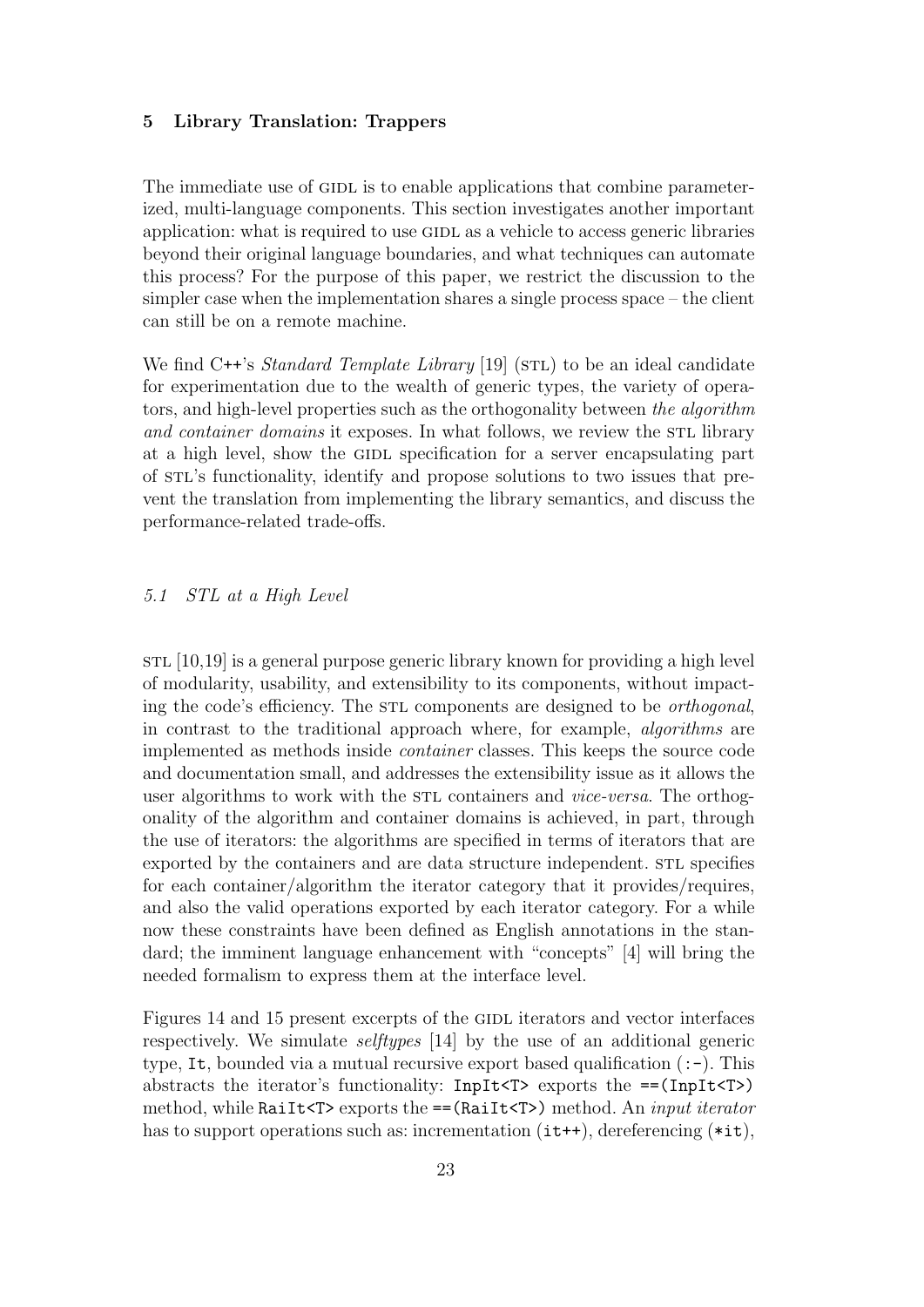```
interface BaseIter<T, It:-BaseIter<T, It> > {
  unsigned long getErasedSTL(); It cloneIt();
  void operator"++@p"(); void operator"++@a"();
};
interface InputIter<T,It:-InputIter<T,It> >:BaseIter<T,It>{
  T operator"*" ();
  boolean operator"==" (in It it);
  boolean operator"!=" (in It it);
};
interface ForwardIter<T, It:-ForwardIter<T, It> >
    : OutputIter<T, It>, InputIter<T, It>
    { void assign(in T t1); \};
interface BidirIter<T, It:-BidirIter<T, It> >
    : ForwardIter<T, It>
    { void operator"--@p"(); void operator"--@a"(); };
interface RandAccessIter<T,It:-RandAccessIter<T,It> >
    : BidirIter<T, It> {
  boolean operator">" (in It it);
  /* same for "<", ">=", "<=" */
  Iterator operator"+" (in long n);
  Iterator operator"-" (in long n);
  void operator"+=" (in long n);
  void operator"-=" (in long n);
  T operator"[]"(in long n);
  void assign(in T obj, in long index);
};
interface InpIt<T> : InputIter<T, InpIt<T> > {};
interface ForwIt<T> : ForwardIter<T, ForwIt<T> >{};
interface BidirIt<T> : BidirIter<T, BidirIt<T> > {};
interface RAI<T> : RandAccessIter<T, RAI<T> >{};
```

```
Fig. 14. GIDL Specification for STL Iterators. @p/@a - prefix/postfix operators.
```
and testing for equality/non-equality between two *input iterators* ( $it1=$  $it2$ , it1!=it2). A forward iterator allows reading, writing, and traversal in one direction. A bidirectional iterator allows all the operations defined for the forward iterator, and in addition it allows traversal in both directions. Random access iterators are supposed to support all the operations specified for bidirectional iterator, plus operations as: addition and subtraction of an integer (it+n, it-n), constant time access to a location n elements away (it [n]). bidirectional big jumps (it  $=$ n; it  $=$ n;), and comparisons (it 1>it2; etc).

The design of iterators and containers is non-intrusive as it does not assume an inheritance hierarchy; we use inheritance between iterators only to keep the code short. The STLvector container does not expect the iterators to be subject to an inheritance hierarchy, but only to implement the function-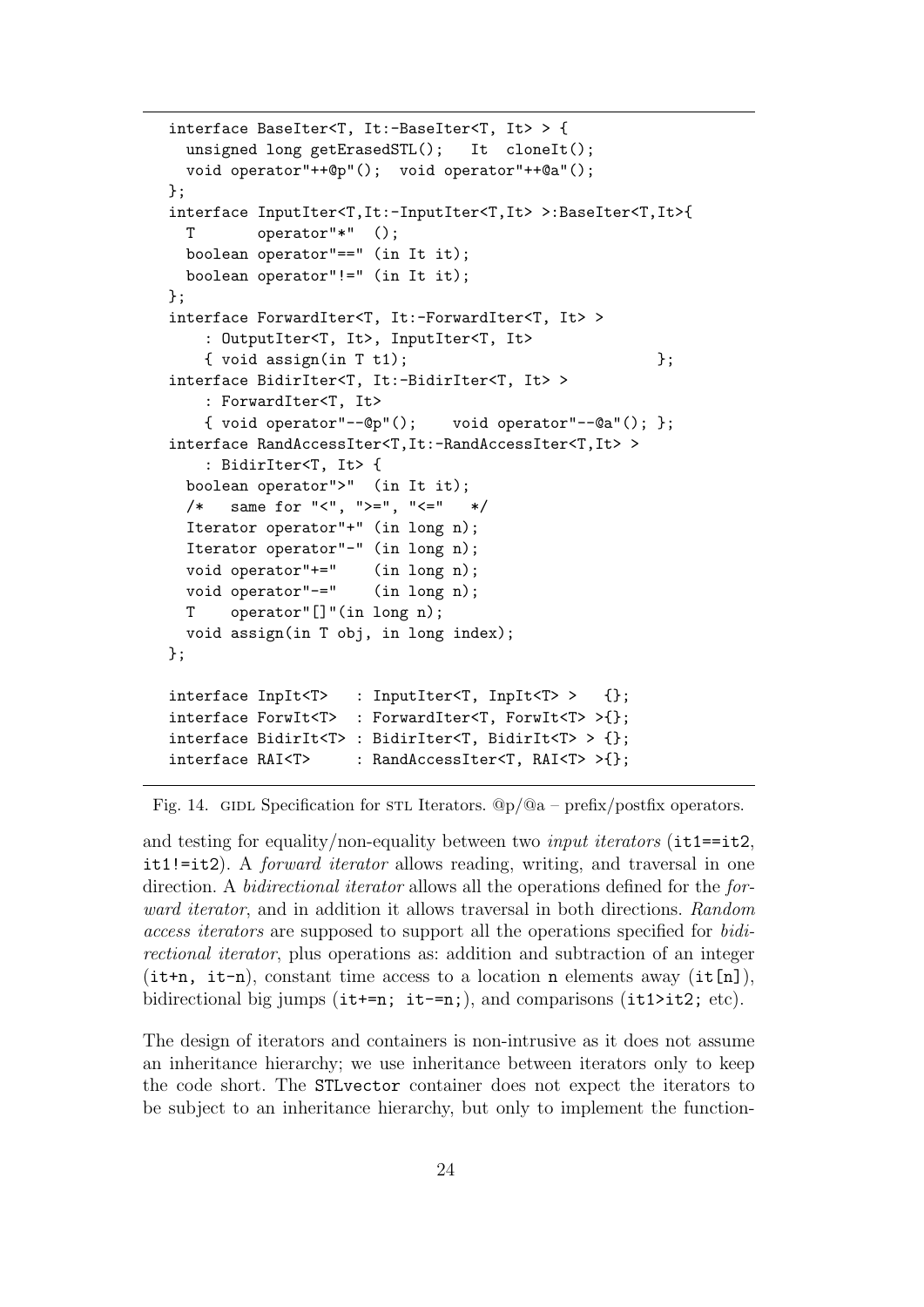```
interface STLvector
<T, RI:-RandAccessIter<T,RI>; II:-InputIter<T,II> > {
 unsigned long getErasedSTL();
 RI begin (); RI end(); T operator"[]"(in long n);
 void insert(in RI pos, in long n, in T x);
 void insert(in RI pos, in II first, in II last);
 RI erase (in RI first, in RI last);
 void assign(in T obj, in long index);
 T getAtIndex (in long index);
 void swap (in STLvector<T, Ite, II> v); //...};
```
Fig. 15. GIDL Specification for STL Vector.

ality described in the STL specification: RI is expected to share *structural* similarity [1] with its qualifier RandAccessIter. Note that, unlike its underlying architecture, GIDL supports operator and method overloading. However, at this moment GIDL does not support type-parameterised functions, as this would require modifications of the UA stringified reference, and just-in-time recompilation of the server. For example, STLvector does not support the STL vector method: template<class II> void assign(II fst, II last).

As observed in [11], the GIDL interface is expressive, self-describing, and enforces the STL specification requirements at a high-level. Another interesting aspect is that GIDL stub wrappers for iterators are themselves valid STL iterators: They encapsulate the functionality specified by STL. They can also encapsulate the necessary type aliasing definitions, either by specifying them directly in the GIDL specification, or by making the GIDL stub wrapper extend a STL-helper "base" class of their corresponding iterator category. For example InputIter stub extends the class input iterator<T,int>, which defines the iterator\_category, distance\_type, and value\_type members.

## 5.2 Implementation Approaches

GIDL is designed to be a *generic* extension framework that can plug in various back-ends as underlying architectures. An orthogonal, but nevertheless important, direction is to employ GIDL as middleware for exporting generic libraries' functionality to different environments than those for which they were originally designed. For example, Section 3.2 identifies, and Section 5.3 provides solutions for some of the problems derived from exporting stl over a distributed environment. These problems steam from the use of pointers and reference types, which are not supported by GIDL/IDL due to the distributed nature of the address space. Our approach is to use a black-box translation scheme that wraps the library objects into GIDL objects and to study what other constructs are required to enforce the library semantics.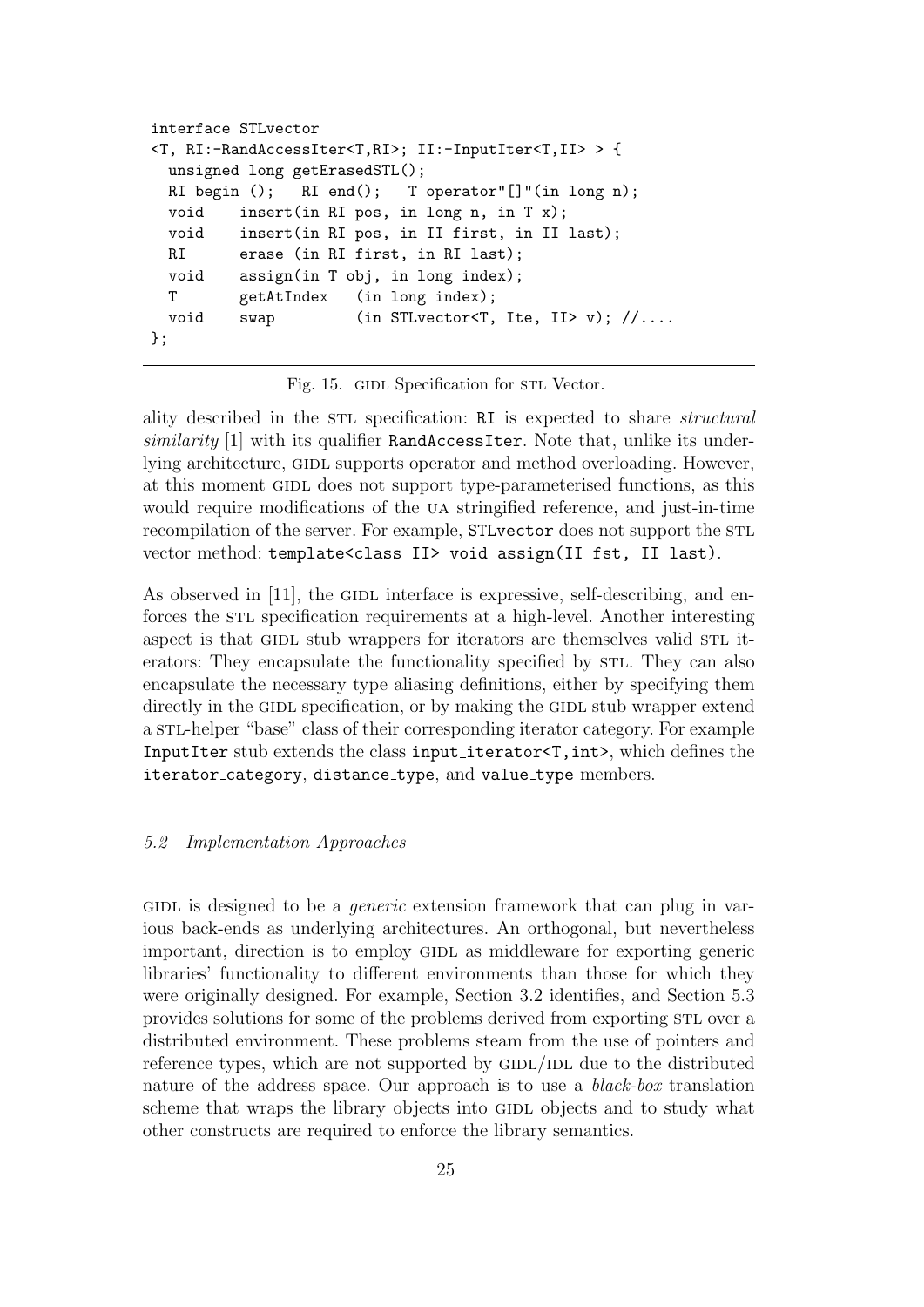```
template <class T,class It,class It_impl,class II>
class STLvector_Impl :
 virtual public ::POA_GIDL::STLvector<T, It, II>,
 virtual public ::PortableServer::RefCountServantBase
{
 private: vector<T>* vect;
 public:
    STLvector\_Impl() { vect = new vector<T>(10); }
    virtual GIDL::UnsignedLong_GIDL getErasedSTL()
        { return (CORBA::ULong)(void*)vect; }
    virtual void assign(T& val, GIDL::Long_GIDL& ind)
        \{ (*vect)[ind] = val; }
    virtual T getAtIndex(GIDL::Long_GIDL& ind)
        { return (*vect)[ind]; }
    virtual T operator[](GIDL::Long_GIDL& a1_GIDL)
        { return (*vect)[a1_GIDL]; }
    virtual It erase( It& it1_GIDL, It& it2_GIDL ) {
      T* it1 = (T*)it1_GIDL.getErasedSTL();
      T* it2 = (T*)it2_GIDL.getErasedSTL();
      vector<T>::iterator it_r = vect->erase(it1, it2);
      It_impl* it_impl = new It_impl(it_r, vect->size());
      return (*it_impl->_thisGIDL());
    } // ...
};
template<class T,class It,class It_impl>
class InputIter_Impl :
 virtual public POA_GIDL::InputIter<T, It>,
 virtual public BaseIter_Impl<T, It, It_impl>,
 virtual public ::PortableServer::RefCountServantBase
{
 // private: T* iter; field inherited from BaseIter_Impl
 public:
    virtual It cloneItGIDL()
        { return (new It_impl(iter))->_thisGIDL(); }
    virtual GIDL::UnsignedLong_GIDL getErasedSTL()
        { return (CORBA::ULong)(void*)iter; }
    virtual T operator*() { return *iter; }
    virtual GIDL::Boolean_GIDL operator==(It& it1_GIDL) {
      CORBA::ULong d1 = this->iter;
      CORBA::ULong d2 = it1_GIDL.getErasedSTL();
      return (d1=-d2);}
};
```
Fig. 16. GIDL Vector and Input Iterator Server Implementations.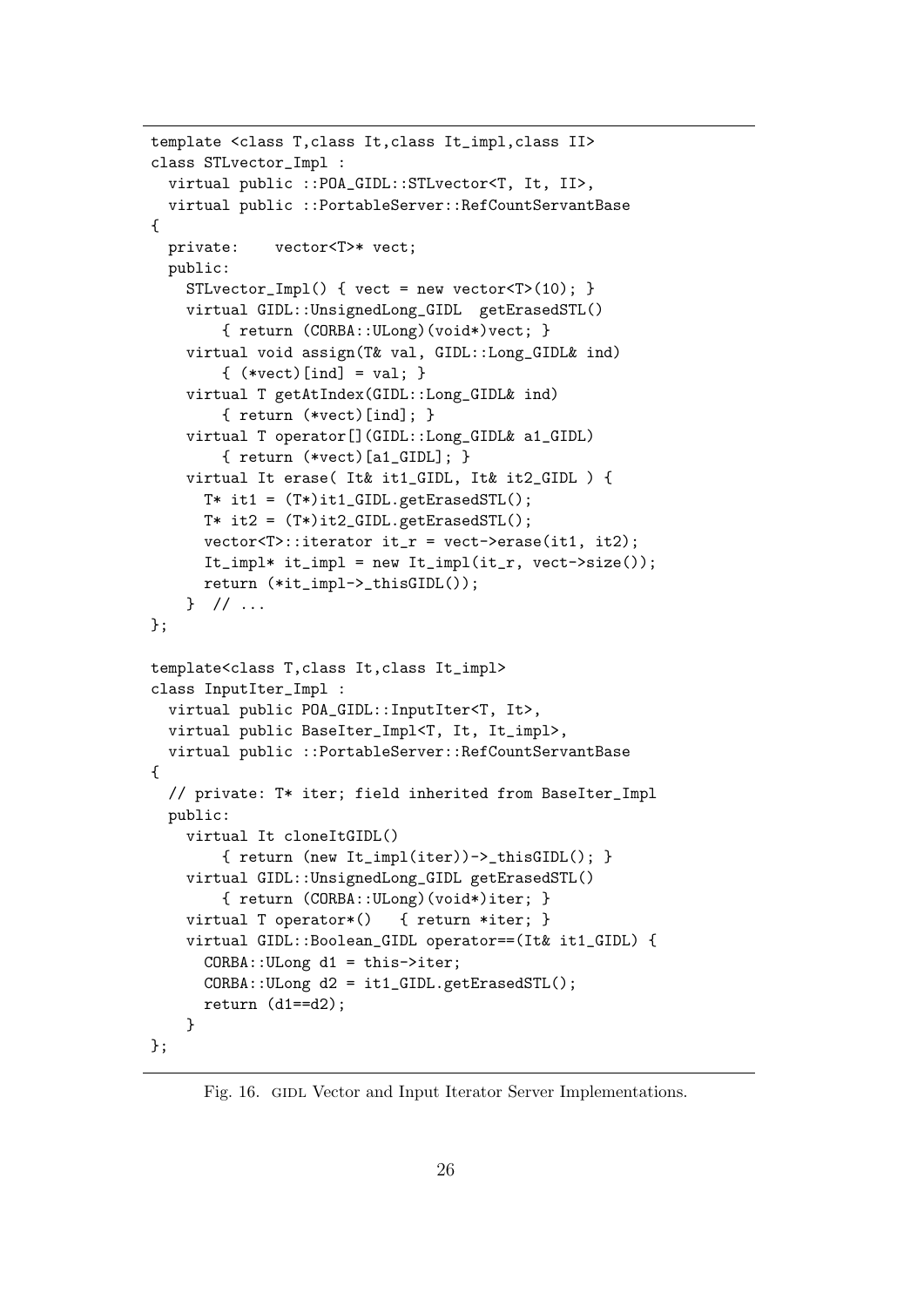```
1. typedef GIDL::Long_GIDL Long;
2. typedef GIDL::RAI<Long> rai_Long;
3. typedef GIDL::InpIt<Long> inp_Long
4. typedef GIDL::STLvector<Long,rai_Long,rai_Long>
5. Vect_Long;
6. Vect_Long vect = \dots;7. rai_Long iter = vect.\begin{align} be: \n\mathbf{r} &\to \n\mathbf{r} \cdot \mathbf{r} &\to \n\mathbf{r} \cdot \mathbf{r} &\to \n\mathbf{r} \cdot \mathbf{r} &\to \n\mathbf{r} \cdot \mathbf{r} &\to \n\mathbf{r} \cdot \mathbf{r} &\to \n\mathbf{r} \cdot \mathbf{r} &\to \n\mathbf{r} \cdot \mathbf{r} &\to \n\mathbf{r} \cdot \mathbf{r} &\to \n\mathbf{r} \cdot \mathbf{r} &\to \n\mathbf{r} \cdot \8. rai_Long rai_end = vect.end();
9. rai_Long rai_beg = iter; // problem 2
10.
11. int count = 0;
12. while( rai_beg!=rai_end ) {
13. if(*rai_beg!=33)
14. *_{\text{rai}\_\text{beg++}} = \text{count++}; // problem 1
15. }
16. cout<<*iter<<endl;
```
Fig. 17. GIDL Client Code that Uses the STL Library.

Figure 16 exemplifies our approach. Each implementation of a GIDL type holds a reference to the corresponding STL object that can be accessed via the getErasedSTL function in the form of an unsigned long value<sup>[5](#page-26-0)</sup>. The implementation of the erase function retrieves the STL objects corresponding to the GIDL wrapper parameters, calls the STL erase function on the STL vector reference, and creates a new GIDL server corresponding to the iterator result.

The GIDL code in Figure 17 provides, in our opinion, the look and feel of regular STL code. The only thing that differs are the types for the vector and iterators (lines 1-4). A vector is obtained in line 6. The rai beg and rai end iterators point to the start and the end of the vector element sequence. Then the loop in lines 12-15 assigns new values to the vector's elements.

There are, however, two problems with the current implementation. The first appears in line 14 where dereferencing is followed by an assignment as in \*rai=val. In C++ this assigns the value val to the iterator's current element. The GIDL code does not accomplish this: the result of the  $*$  operator is a Long GIDL object whose value is set to val. The iterator's current element is not updated as no request is made to the server. The origin of this problem is that GIDL does not support reference-type results, since the implementation and client code are not assumed to share the same process space.

The second problem surfaces in line 16, where the user intends to print the first element of the vector. The copy constructor of the GIDL wrapper does not create a new implementation object, but instead aliases it: After line 9 is exe-

<span id="page-26-0"></span> $5$  While it would be more natural to use a pointer instead of an unsigned long, GIDL or IDL do not export a pointer type.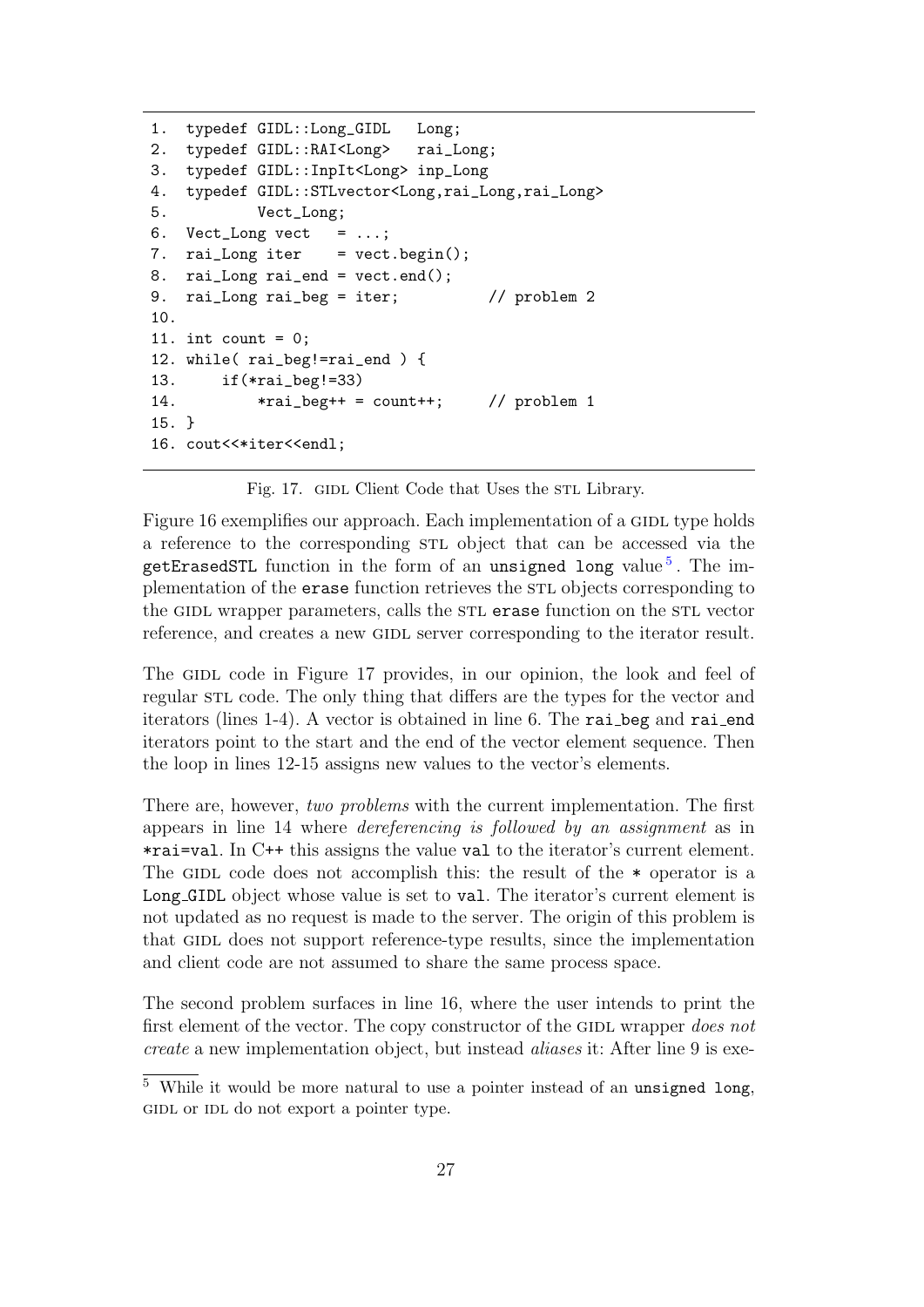cuted, both rai beg and iter share the same implementation. Consequently, at line 16 all three iterators point to the end of the vector. The easy fix is to replace line 9 with rai Long rai beg = iter.clone() or with rai Long rai beg = iter+0. We are aiming, however, for a higher degree of composition between GIDL and STL components, where for example GIDL iterators can be used as parameters to  $STL$  algorithms. Since the  $STL$  library code is out of our reach, the direct fix is not an option.

One way to address the first problem is to introduce a new GIDL parameterized type, say WrapType<T>, whose object-implementation stores a T value while its GIDL interface provides accessors for it:

```
interface WrapType<T> \{T \text{ get}(); void set(in T t); \}.
```
WrapType is a special GIDL type: its constructors and assignment operators call the set function, while its cast operator calls the get function to return the encapsulated T-type object. Instantiating the iterator and vector over WrapType<T> instead of T fixes the first issue.

The main drawback of this approach is that it adds an extra indirection. Since WrapType is a CORBA type, its implementation lives in the server space. Either one of reading or writing the T-type object corresponding to the iterator's current element requires two remote calls from the client side: the first returns the WrapType object (i.e. WrapType  $T$  wrap = \*rai; ), and the second one either reads or sets the T-type value of wrap (i.e. wrap.set(val)). Furthermore, the user needs to instantiate the iterators and vectors over the WrapType<T> type, which is not natural as the GIDL interface specifies an iterator of  $T$ -type objects. The next section discusses how to remedy these issues.

# 5.3 Trappers and Wrappers

We preserve the STL's programming idioms under GIDL by extending the GIDL wrapper with yet another component that enforces the library semantics. Figure 18 illustrates our approach. RaiIt Lib refines the behavior of its corresponding GIDL wrapper RAI to match the library semantics, and the same for STLvect Lib and STLvect.

First, it provides two sets of constructors and assignment operators. The one that receives as parameter a library wrapper object clones the iterator implementation object, while the other one aliases it. The change in Figure 17 is to make rai Long and Vect Long alias RaiIt Lib<Long> and

STLvect Lib<Long,rai Long,rai Long> types, respectively. Now iter/rai end alias the implementation of the iterators returned by the begin/end vector operations, while rai beg clones it (see lines 7, 8, 9). At line 16 iter points to the first element of the vector, as expected.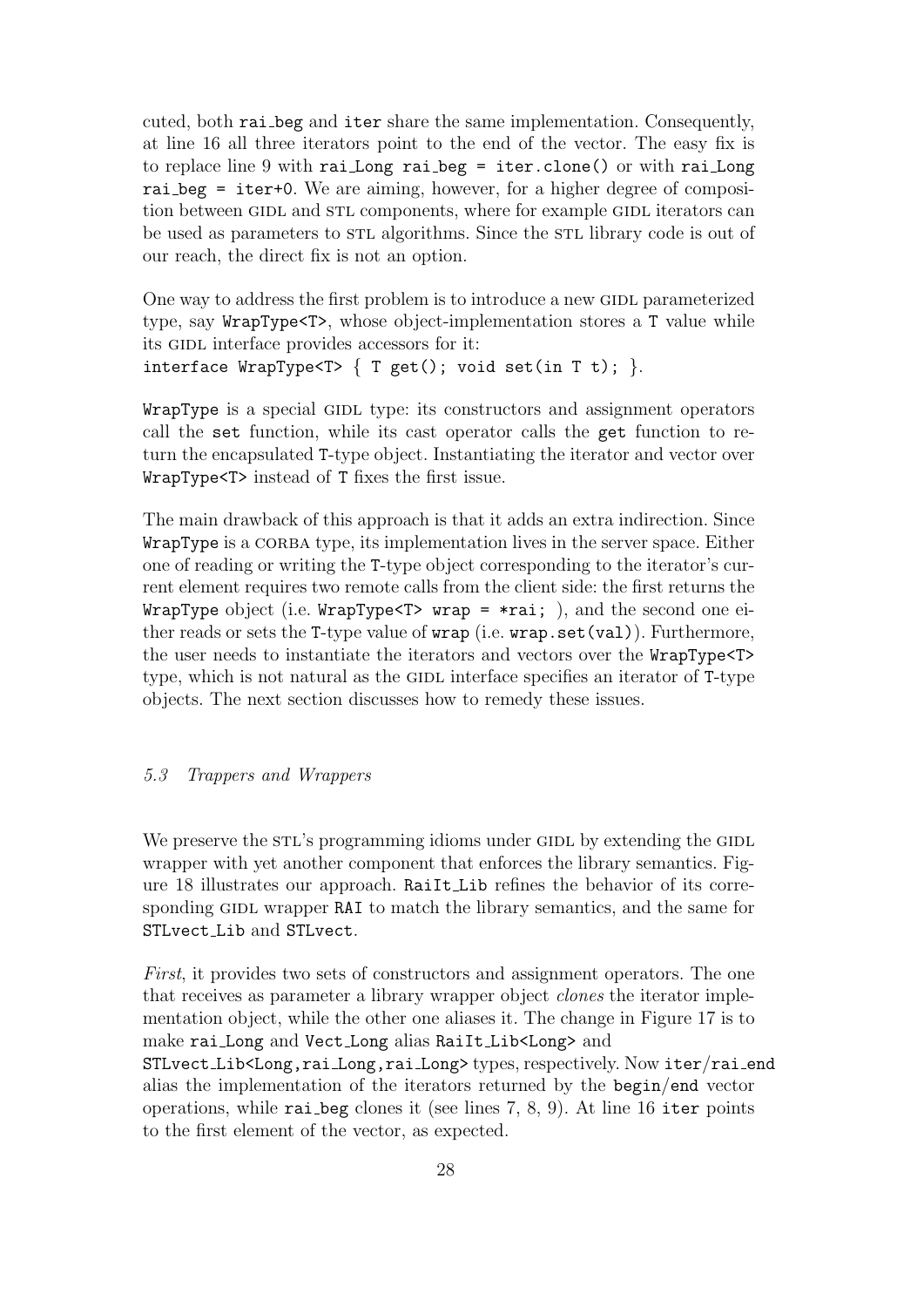```
template<class T,class Iter> class TrapperRAI {
 protected:
   Iter it; Long_GIDL ind;
 public:
   TrapperRAI(const Iter& i, const GIDL_Long& index)
     { it = i; ind = index; }
   void T() \{ return it [ind];
   void typename T: GIDL_A() { return it[ind].getOrigObj();}
   void operator=(const T& t) { it.assign(t, ind); }
   void operator=(typename T::GIDL_A a){ T t(a); it.assign(t, ind); }
};
template<class T> class RaiIt_Lib :public GIDL::RAI<typename T::Self> {
 private:
   typedef GIDL::RAI<typename T::Self> It;
   typedef TrapperIterStar<T,It>
Trapper;
   typedef GIDL::BaseObject<It,::RAI,::RAI_var> GIDL_BT;
 public:
   typedef T Elem_Type;
   typedef Self It;
   Railt\_Lib() { }
   RaiIt_Lib(const It& r) { GIDL_BT::initBO(r.getOrigObj()); }
   RaiIt_Lib(const RaiIt_Lib<T>& r)
               { GIDL_BT::initBO(r.cloneIt().getOrigObj()); }
             operator It() { return static_cast<It>(*this); }
   TrapperRAI operator* ()
        { return TrapperRAI<T,It>(static_cast<It>(*this),0); }
   TrapperRAI operator[] (Long_GIDL i)
        { return TrapperRAI<T,It>(static_cast<It>(*this),i); }
   void operator=(const It& iter)
       { setOrigObj(iter.getOrigObj()); }
   void operator=(const InpIt_Lib<T>& iter)
       { setOrigObj(iter.cloneIt().getOrigObj()); }
};
template<class T,class RI,class II> class STLVect_Lib : public
GIDL::STLvector<typename T::Self,typename RI::Self,typename II::Self>{...}
```
Fig. 18. Library Iterator Wrapper and Its Associated Trapper.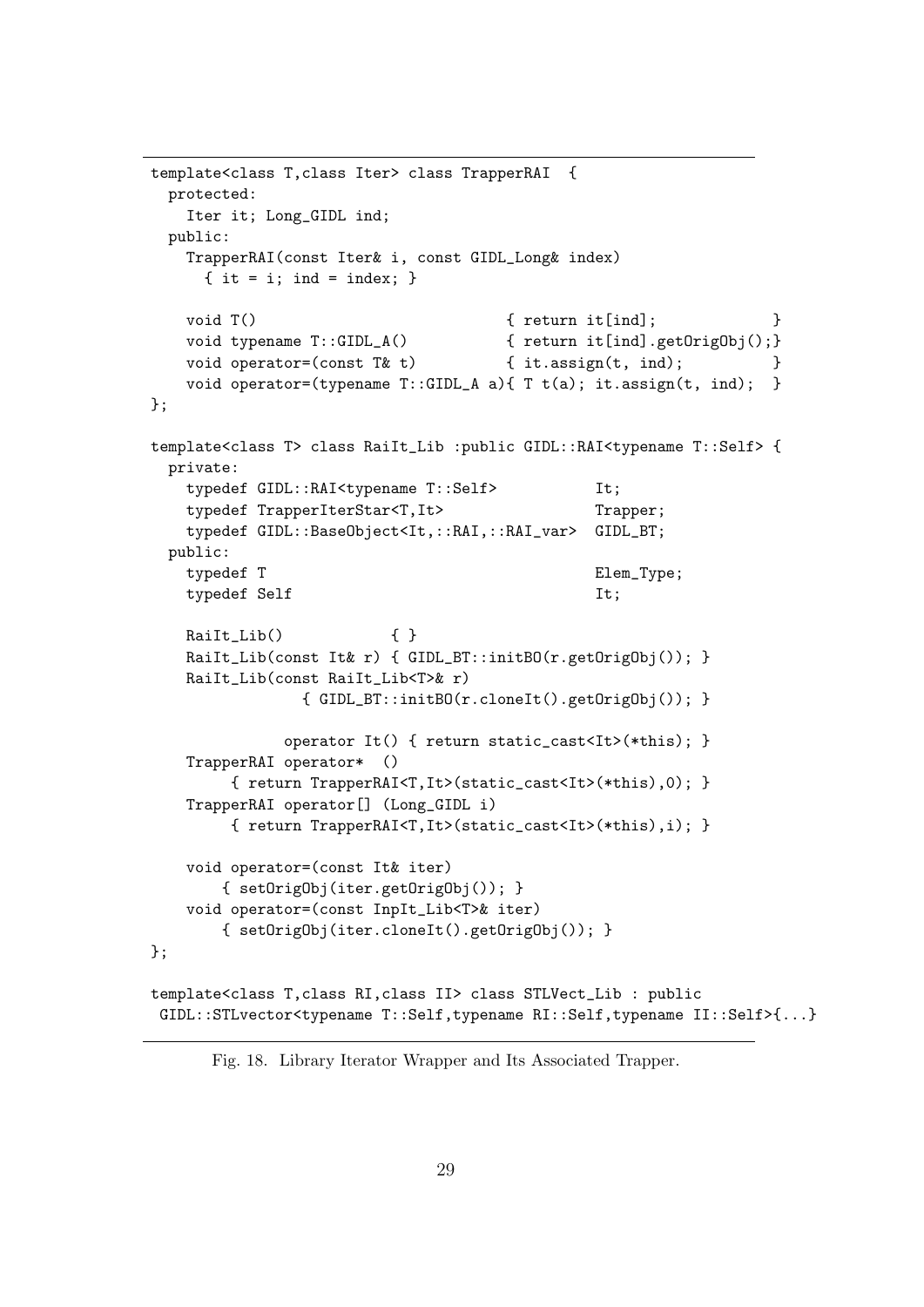Second, RaiIt Lib defines a new semantics for the \* and [] operators that now returns TrapperRAI objects. At a high-level, the trapper can be seen as a proxy for performing read/write operations. Its design resembles the lazy evaluation technique, as it captures the container and the index that needs to be read or updated. When the operation to be performed (read or write) is known the trapper invokes the corresponding container's method. The read operations is called when an automatic conversion is required; the write is called from the trapper's assignment operators. This technique solves the problem encountered at line 14 in Figure 17. Also, for most parts the use of the trapper is transparent for the user: the following work as expected under gcc4.4.1: RaiIt Lib<Long GIDL> rai1 = ...; Long GIDL  $g(3)$ ; long 1 = 4; \*rai = 1; rai[1] = g; 1 = \*rai; g = rai[2]; cout<<g<<" "<<l<<er><<cout;

Unfortunately, for some STL iterations, the use of trappers, or in general of any proxy, is illegal. For example the STL forward iterator concept requires that operator\* must return a true reference to the underlying value  $6 6 -$  which in fact is not possible under CORBA due to the heterogeneous address space.

We conclude this section with several remarks. It is easy to anticipate how gidl metadata can drive the compiler to generate the library wrapper code that captures the library semantics. All that is needed is the name of a methodmember: cloneIt for the iterator's copy constructor and assign for the typereference result. When available, the library wrappers should replace the GIDL corresponding types. For example, when using an STL algorithm with GIDL iterators, the former should be parameterized by the library wrapper types.

Finally, note that nesting library wrappers is safe. The use of the Self abstract type member in the extension clause of the iterator/vector library wrappers ensures that the library and GIDL wrappers hierarchies remain separated. For example RaiIt Lib<RaiIt Lib<Long> > inherits from RAI< RAI<Long> >. The consequence is that all the inherited operations have results belonging to GIDL types, and thus no un-necessary cloning operations are performed:

Vect Lib<Long,RaiIt Lib<Long>,RaiIt Lib<Long> > v;

RaiIt Lib<Long> it = vect.begin();

Further on, dereferencing/updating an element of a "composed" library iterator works as expected. For example, consider the following instructions:

RaiIt Lib<RaiIt Lib<Long> > it; \*\*it=5;

The first \* operation creates a trapper object belonging to the

TrapperRAI< RaiIt Lib<Long>, RAI< RAI<Long> > >

type that inherits from the RaiIt Lib $\text{Long}$  type. Therefore, the second  $*$ operation is applied on a library wrapper object, and thus the update succeeds.

<span id="page-29-0"></span><sup>6</sup> We thank one of the anonymous reviewers for this observation.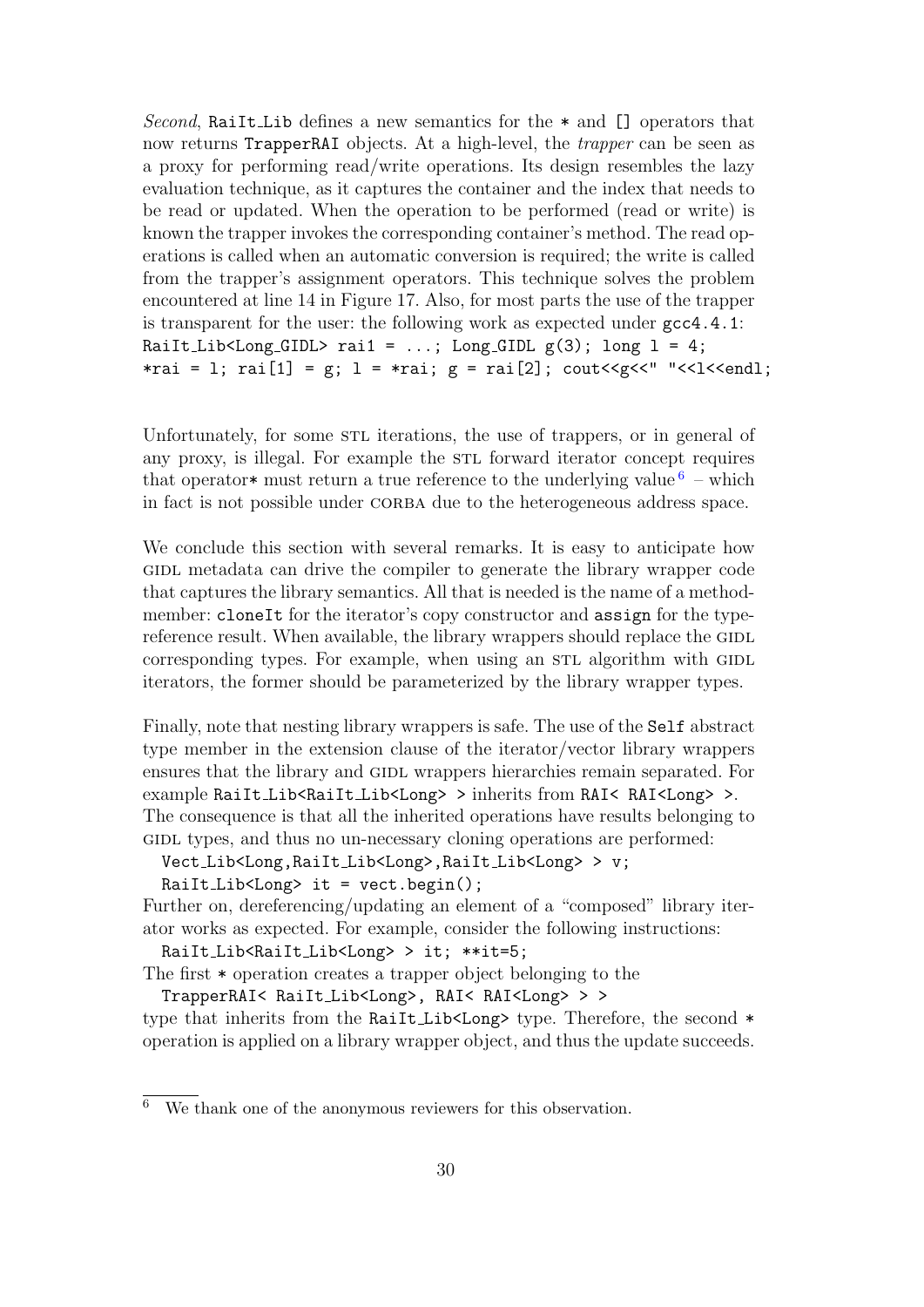```
class Long_GIDL \{ \text{long obj}; /* ... * \};
template <class T, class Iter> class Trapper /*: public T*/ { ... };
template <class S, class A > class BaseObject { ... };
template <class S, class T > class GIDL_Iter_T {
 SELF* me () { return static_cast<SELF*>(this); }
 void operator++() \{ me() \rightarrow getOrigObj()++; \}T operator* () { return T(*(me()->getOrigObj())); }
 T operator[](long i) { return T(me()->getOrigObj()[i]); }
 void setCurrent(T& t, long index){me()->getOrigObj()[index] = t;}
 void operator=(const SELF& it){me()->setOrigObj( it.ptr ); }/*VIRTUAL*/
 // ...
};
template<class T> class GIDL_Iter:public GIDL_Iter_T<GIDL_Iter<T>,T>
   public BaseObject <GIDL_Iter<T>, typename T:GIDL_A*> {
 typename T::GIDL_A* obj; // ...
}
template<class T> class LIB_Iter : public GIDL_Iter<T> {
 typedef Trapper<T,GIDL_Iter> TRAP; typedef GIDL_Iter<T> It;// ...
 TRAP operator* () { return TRAP(static_cast<It*>(this),0); }
 TRAP operator[](long i){ return TRAP(static_cast<It*>(this),i); }
}
void testOverhead() {
 // test 1-D Iterator
 GIDL_Iter<Long_GIDL> gidl_iter(SIZE);
  LIB_Iter<Long_GIDL> lib_iter=gidl_iter;
 for(int k=0; k<REPEAT; k++) { lib_iter.setOrigObj( beg_iter );
   for(int i=0; i<SIZE; i++) \{tmp = *lib_iter; *lib_iter = i; ++lib_iter; sum += tmp;
 } }
 // test 2-D Iterator
 for(long k=0; k<REPEAT; k++) {
   GIDL_Iter< LIB_Iter<Long_GIDL> > gidl_gidl_int(SIZE2);
    LIB_Iter< LIB_Iter<Long_GIDL> > lib_lib_int = gidl_gidl_int;
   for(long i=0; i<SIZE2; i++) {
     LIB_Iter<Long_GIDL> lib_int(SIZE1); lib_lib_int[i] = lib_int;
     for(long j=0; j<SIZE1; j++){ Long_GIDL ipj(j+i); *lib_int = ipj; ++iter2_int; }
     /* ... */ delete iter2_iter1_int[i].getOrigObj();
   } delete iter2_iter1_int.getOrigObj();
} }
```

```
Fig. 19. Testing Program for Measuring the GIDL-Like Extension Overhead.
```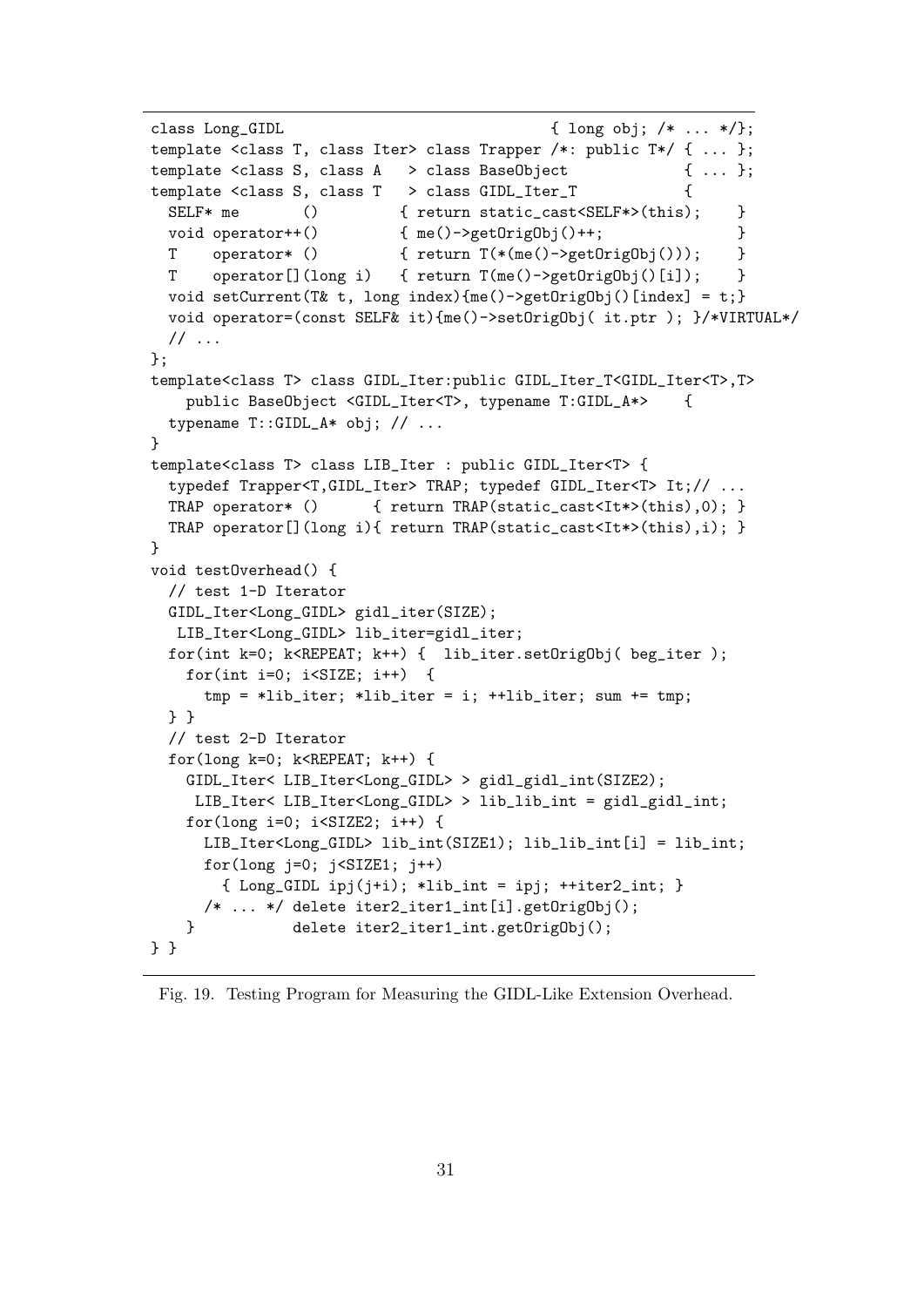#### 5.4 Empirical Evaluation of the Extension's Overhead

This section estimates the overhead introduced by our extension mechanism. Unfortunately, trying to measure this overhead directly, by running CORBA programs on the same machine fails to give a relevant answer mainly because the overhead of the UA (CORBA) is huge. The running times of GIDL-based and CORBA-based application are the same, and are order of magnitude higher than that of the C++ application written for a single-address space.

In order to meaningfully estimate this overhead we use a single-address space program, shown in Figure 19, that uses types that resemble the ones used by our GIDL/library extension. For example GIDL Iter, and LIB Iter correspond to the RAI and RAI Lib iterators, and Trapper corresponds to TrapperRAI. (Note that the erased state of GIDL Iter, denoted by the obj member are  $normal - as opposed to CORBA - objects.$ 

We measure the overhead based on two tests, depicted in the test0verhead function. The first test uses a one-dimensional iterator and while traversing it it sums up and then sets its elements. The second test uses a two-dimensional iterator that is traversed to set new values to its elements. Allocation and dealocation are performed at entry and at the loop's exit respectively – this reduces somewhat the overheads since the cache layout would probably be poor. We compare against (normal) C++ code performing similar operations directly upon one- and two-dimensional arrays storing long values.

Since trappers are used extensively in our tests, we use three types of trappers to evaluate our extension-mechanism design choices against alternative solutions. Perf Trapper is the one used by  $GIDL - see Figure 18$ . Mixin Trapper is the one that uses mixin  $[18]$  programming – i.e. inherits from its type parameter T. It estimates the overhead associated to inheritance when the base class has non-void state. The third one, Virt Trapper uses mixin programming (: public T) and in addition requires the assignment operator from the base class T to be declared virtual. It estimates the cost of virtual calls if the extension architecture would have used them.

Table 2 shows the ratio between the running time of the extension and the running time of the equivalent, simple (usual) C++ code, for each of the three trappers that we used. The iterator's range size is varied from 2000 to 20000000 – as this increases the cache lines are broken and the overhead decreases.

We observe that our extension –  $Perf$  Trapper – does not introduce any overhead probably because it is compiled to nearly the same code (the results slightly fluctuate in both directions, so we have chosen to show the ratio 1). This demonstrates that trait-like inheritance (stateless inheritance) is efficient.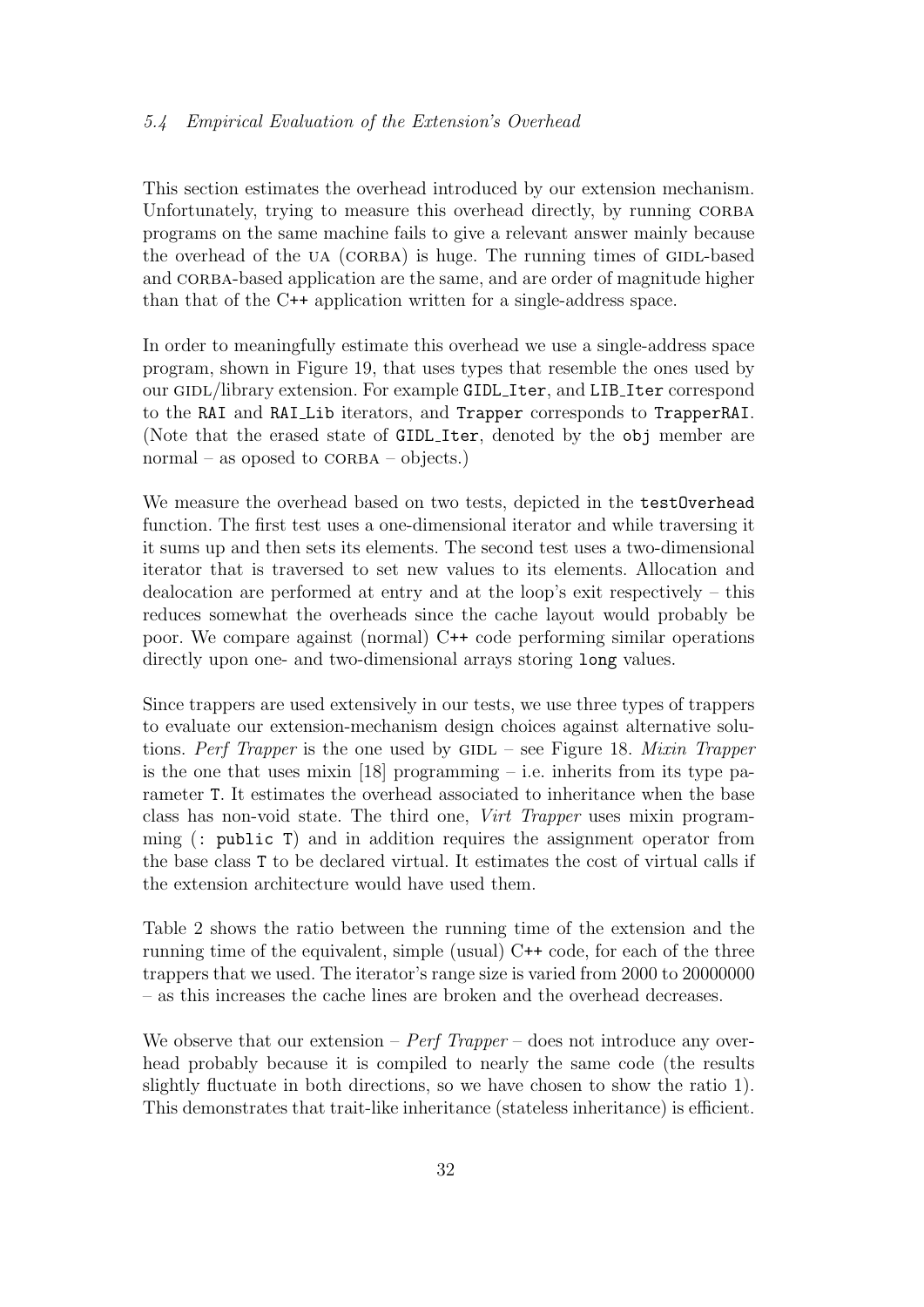| Estimation of the GIDL Slow-Down in a Single-Address Space |               |           |           |           |                   |           |  |  |  |
|------------------------------------------------------------|---------------|-----------|-----------|-----------|-------------------|-----------|--|--|--|
|                                                            | Trapper Type  | $2\;10^7$ | $2\;10^6$ | $2\;10^5$ | 2.10 <sup>4</sup> | $2\;10^3$ |  |  |  |
| 1D-Iterator                                                | Virt Trapper  | 6.70      | 7.72      | 9.93      | 10.37             | 10.06     |  |  |  |
|                                                            | Mixin Trapper | 1         | 1         | 1         | 1.05              | 1.21      |  |  |  |
|                                                            | Perf. Trapper | 1         | 1         | 1         | 1                 | 1         |  |  |  |
| 2D-Iterator                                                | Virt Trapper  | 2.38      | 2.54      | 3.81      | 11.59             | 8.65      |  |  |  |
|                                                            | Mixin Trapper | 1         | 1.02      | 1.54      | 5.42              | 3.68      |  |  |  |
|                                                            | Perf. Trapper |           | 1         |           | 1                 | 1         |  |  |  |

Table  $2$ 

This table shows the *running-time ratio* between a GIDL-like translation of iterators in a single-address space and "optimal"  $C++$  ( $STL$ ) code. The implementation of the 1D-Iterator and 2D-Iterator is depicted in Figure 19. The size of the iterator range is varied from 20000000 to 2000.

Perf Trapper: the one in Figure 18 targeting performance.

Mixin Trapper: inherits from the type it represents (Trapper: public T).

Virt Trapper: it is a mixin trapper but the = operator is virtual in its base class.

Mixin Trapper's overhead on the 2D-Iterator test is significant, and the running time ranges from being 5.42 time slower to being as fast as the C program. Surprisingly this overhead is not exhibited on the 1D-Iterator test.

Virtual Trapper's overhead is significant on both applications, the extension running 10.06 to 2.38 times slower than the original code. The test programs were compiled with the *gcc* compiler version 4.4.1 under the maximum optimization level  $(-03)$ , on a 3.2 GHz Pentium 4 system.

We found the *trapper* concept quite useful and we employed it to implement the gidl arrays. The previous design was awkward in the sense that, for example, the Long GIDL class was storing two fields: an int and a pointer to an int. The latter pointed to the address of the former when the object was not an array element and to the location in the array otherwise. All the operations were effected on the pointer field. By contrast, the trapper technique allows a natural representation consisting of only one int field.

## 6 Conclusions

We have examined a number of issues in the extension of generic libraries in heterogeneous environments. We have found certain programming language concepts and techniques to be particularly useful in extending libraries in this context: the CRTP idiom, *member/associative types* and Scala-like traits. Generic libraries that are exported through a language-neutral interface may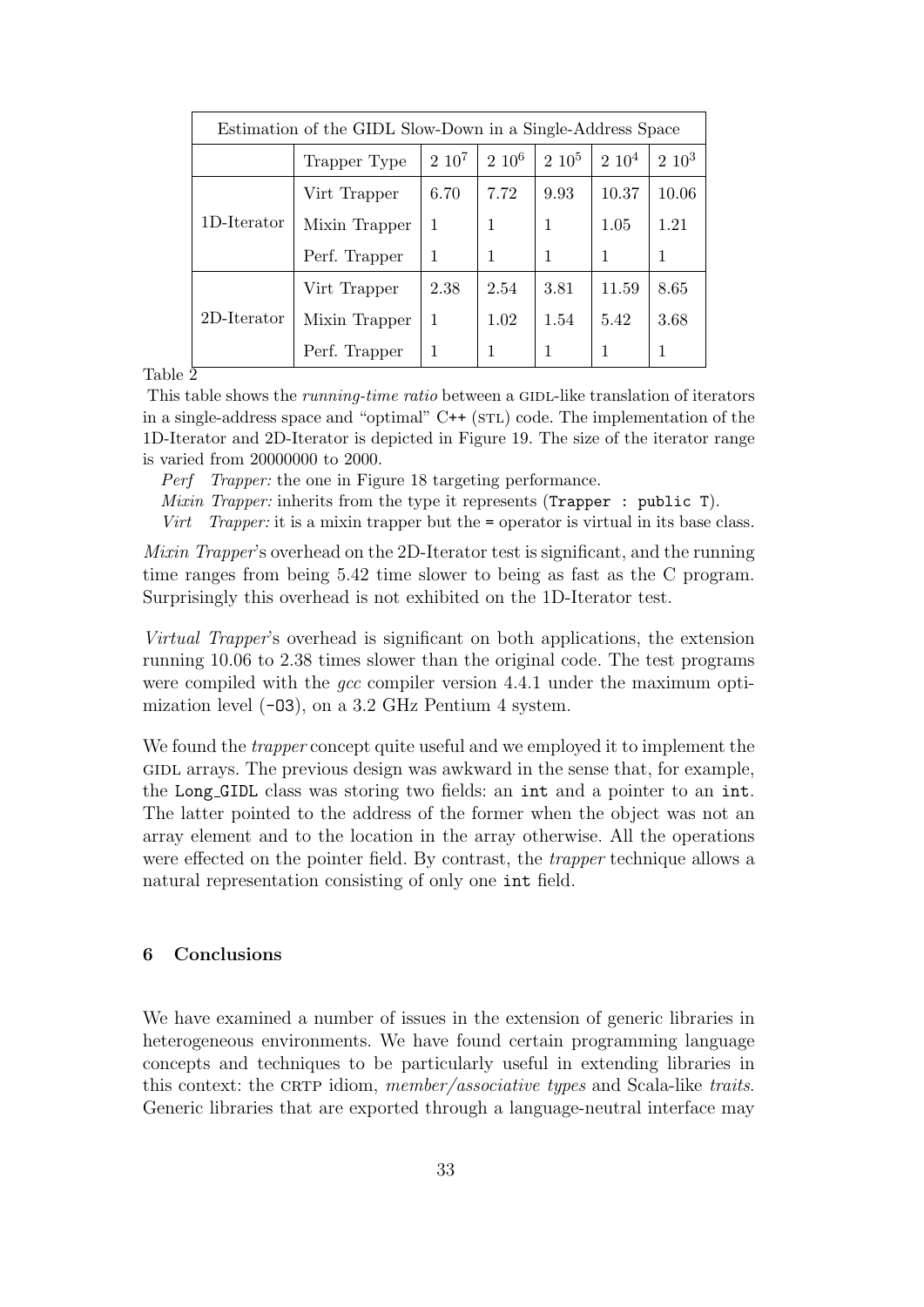no longer support all of their usual programming patterns. We have shown how particular language bindings can be extended to allow efficient, natural use of complex generic libraries. We have chosen the STL library as an example because it is atypically complex, with several orthogonal aspects that a successful component architecture must deal with. The techniques we have used are not specific to the STL library, and therefore may be adapted to other generic libraries. This is a first step in automating the export of generic libraries to a multi-language setting.

#### References

- [1] P. Canning, W. Cook, W. Hill, and W. Olthoff. F-Bounded Polymorphism for Object Oriented Programming. In ACM Symposium on Functional Programming Languages and Computer Architecture (FPCA'89), pages 273– 280, 1989.
- [2] James O. Coplien. Curiously Recurring Template Pattern.  $C_{+}+$  Report, pages 2427, 1995.
- [3] Krzysztof Czarnecki and Ulrich W. Eisenecker. Components and Generative Programming. In ACM SIGSOFT Software Engineering Notes, Volume 24, Issue 6, pages 2–19, ISSN:0163-5948, 1999.
- [4] Douglas Gregor, Jaakko Järvi, Jeremy Siek, Bjarne Stroustrup, Gabriel Dos Reis, and Andrew Lumsdaine. Concepts: Linguistic Support for Generic Programming in C++. In Proceedings of the ACM Conference on Object Oriented Programming, Systems, Languages, and Applications (OOPSLA'06), pages 291–310, 2006.
- [5] Jaakko Järvi, Jeremiah Willcock, and Andrew Lumsdaine. Associated Types and Constraint Propagation for Mainstream Object-Oriented Generics. In Proceedings of the ACM Conference on Object Oriented Programming, Systems, Languages, and Applications (OOPSLA'05), pages 1–19, 2005.
- [6] R. E. Johnson. Type Object. In EuroPLoP, 1996.
- [7] A. Kennedy and C. V. Russo. Generalized Algebraic Data Types and Object-Oriented Programming. In Proceedings of the ACM Conference on Object Oriented Programming, Systems, Languages, and Applications (OOPSLA'05), pages 21–40, 2005.
- [8] A. Kennedy and D. Syme. Design and Implementation of Generics for the .NET Common Language Runtime. In Proceedings of the ACM Conference on Programming Language Design and Implementation (PLDI'01), pages 1–12, 2001.
- [9] Microsoft. DCOM Technical Overview. http://msdn.microsoft.com/library/default.asp?url=/library/enus/dndcom/html/msdn dcomtec.asp, 1996.